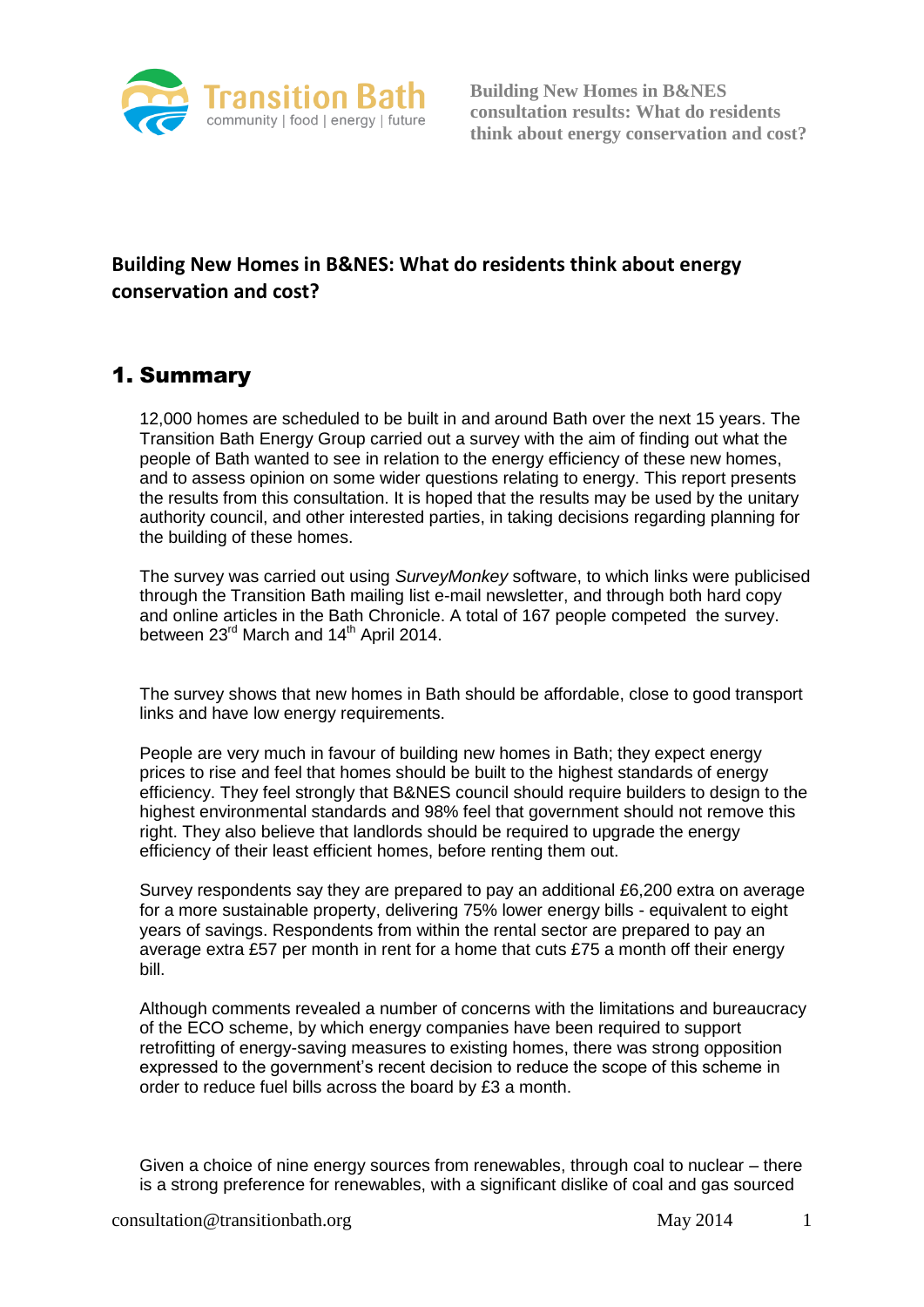

from fracking. There was also an overwhelming interest (99%) in energy supplied by a community owned enterprise.

Concern over space standards in the home is a frequently mentioned. Fearing that Bath will end up with the smallest homes in Europe, the community needs developers to build homes with sensible and sustainable floor areas.

90% of the sample surveyed had heard of Transition Bath. 60% had heard of Bath Green Homes, 48% of Bath & West Community Energy, whilst only 29% said they were aware of B&NES council's commitments and policy in the area of climate change. 71% were aware of the Green Deal, but only 6% had definite plans to make us of it.

In free-text comments, respondents expressed a view that energy sustainability should primarily be tackled through a reduction in demand, and were looking for increased leadership from both national and local government to do this. Many were attempting to retrofit their own homes, and felt unsupported in this, either though difficulties in complying with planning requirements, or through lack of information or capital.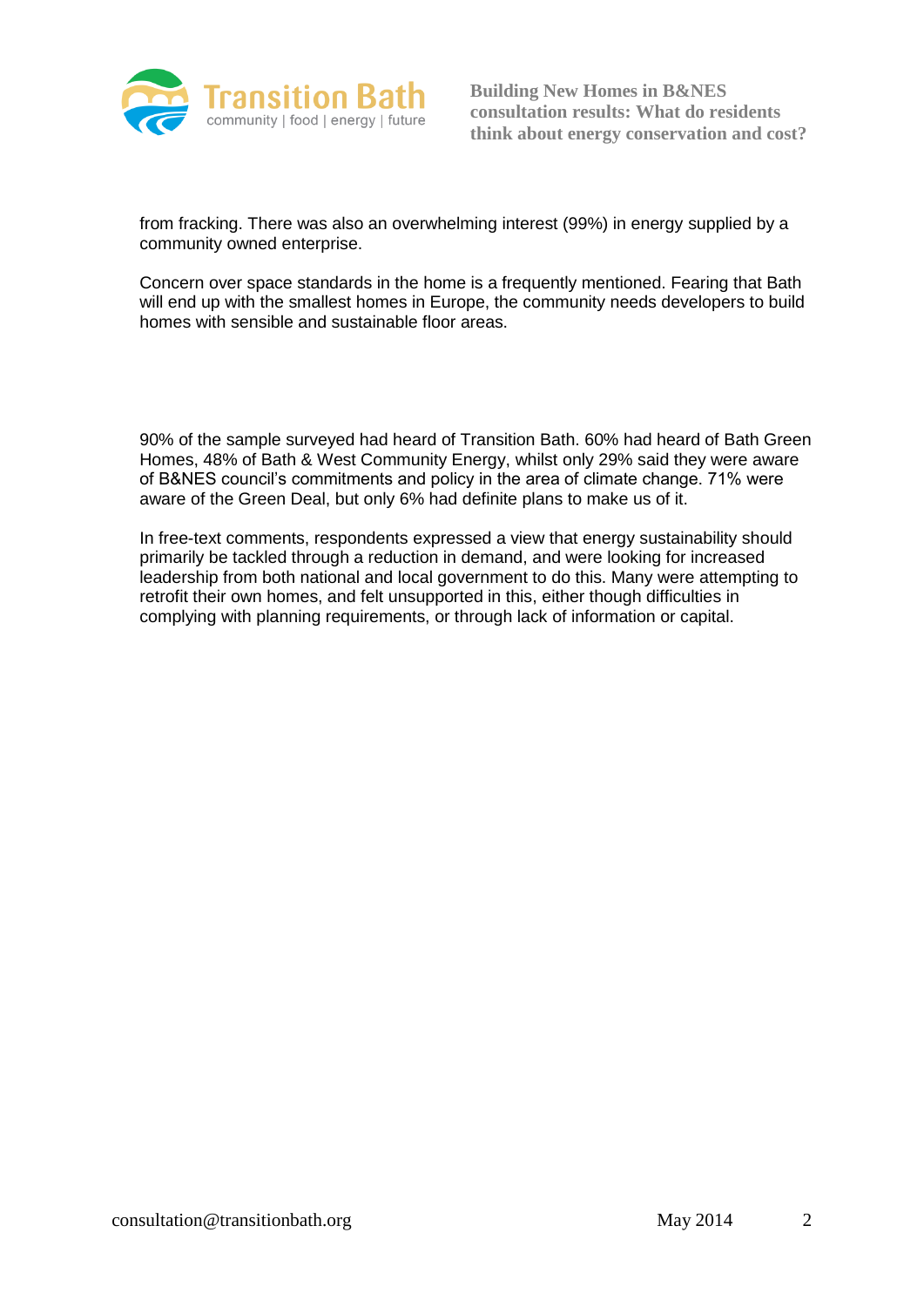

# 2. The Survey

The survey was carried out using *SurveyMonkey* software, to which links were publicised through the Transition Bath mailing list e-mail newsletter, and through both hard copy and online articles in the Bath Chronicle. A total of 167 people compketed the survey. .

The breakdown and tenancy status of respondents are illustrated by the figures:



The breakdown according to area of residence was:



The survey was tested on around 10 volunteers (without any special interest in energy or climate change) before going live, and the questions refined in response to their feedback.

# 3. The Results

**4.1 Question 1:** If you were choosing a new home, what would be your priorities?

A number of possible points for consideration when buying a new home were listed, and respondents were asked to rank each of these from "Very important" to "Very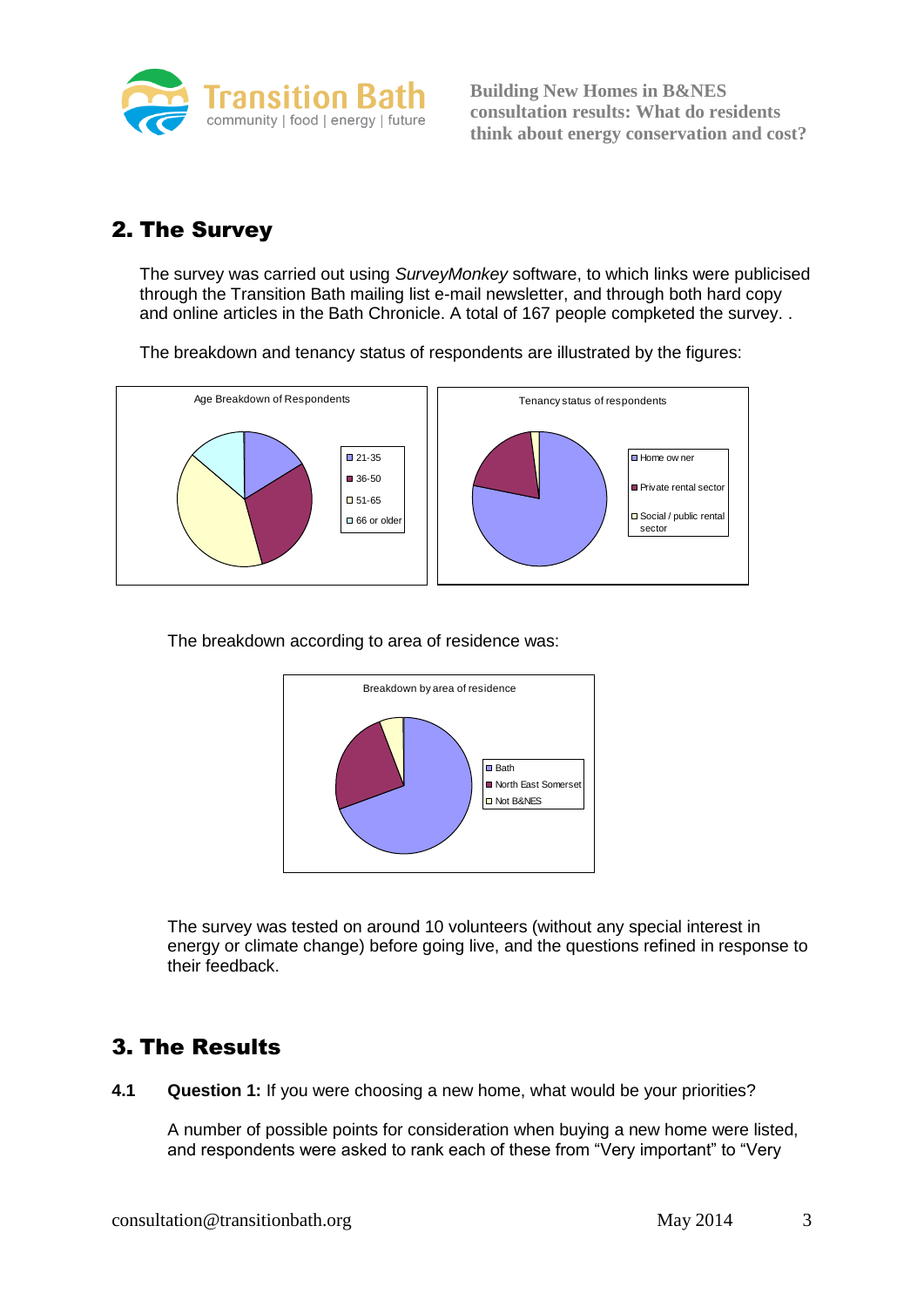

unimportant". All 167 respondents answered this question. The responses for each suggestion were as shown in figure:



As expected, the price of the property was the most important consideration. Local transport connections was the second most important of the suggested responses, with energy costs in third place.

Respondents were also given the opportunity to add other suggestions of their own. 61 respondents did so, and their suggestions are listed in the following table:

| <b>Suggestion</b>                           | <b>Number of mentions</b> |
|---------------------------------------------|---------------------------|
| Access to green space                       | 25                        |
| Garden or allotment                         |                           |
| Local shop                                  | 10                        |
| Nice / safe neighbourhood                   | 9                         |
| Eco-friendliness of house eg options to add |                           |
| renewables, insulation                      |                           |
| Aesthetics of house: light                  |                           |
| Aesthetics of house: space                  |                           |
| Quiet road                                  |                           |
| Aesthetics of house: general look           | 3                         |
| No flooding                                 | 3                         |
| Cycle-friendliness of area                  | З                         |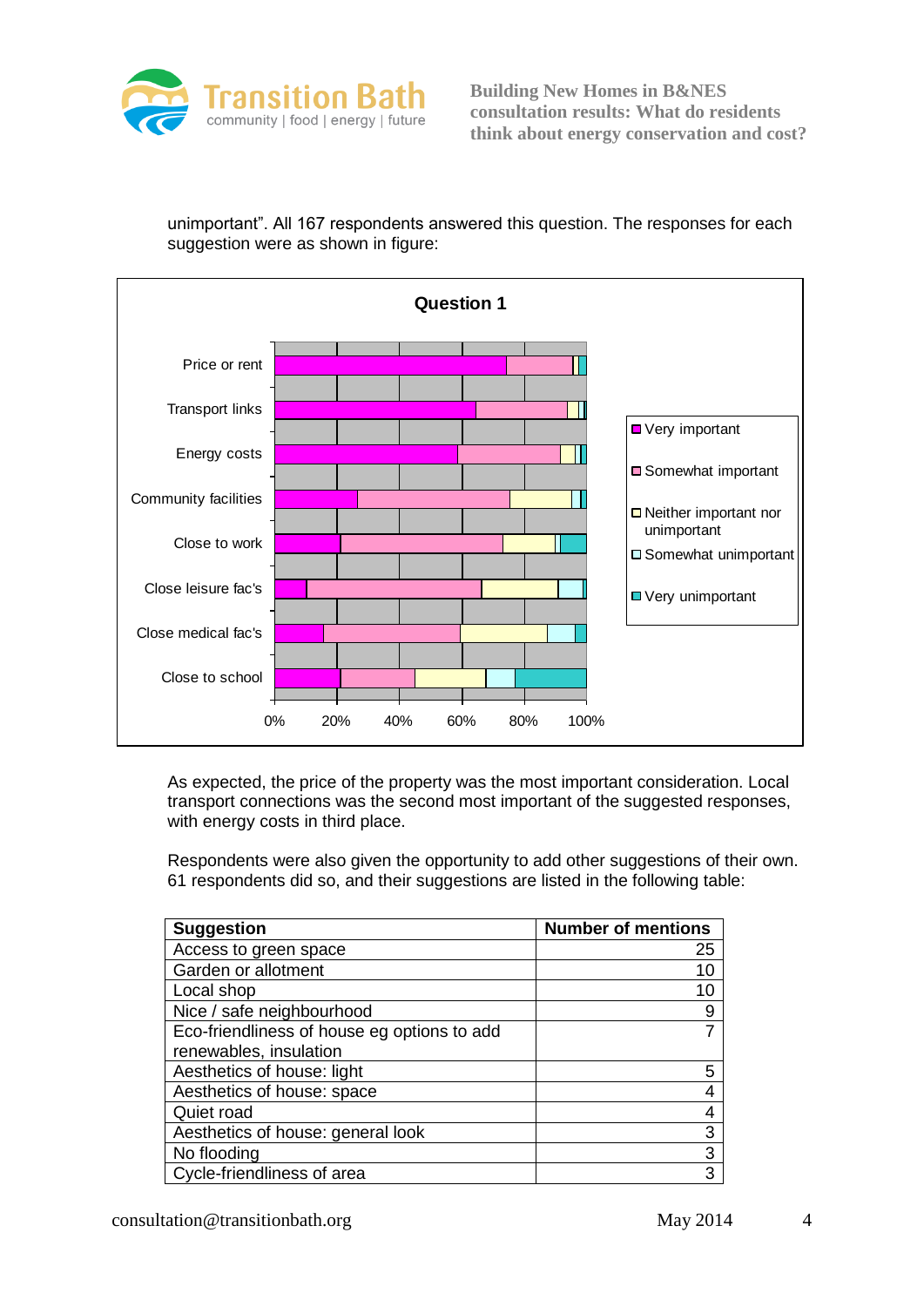

| Parking                                |  |
|----------------------------------------|--|
| Easy access – disabled / not too steep |  |
| Brown field construction               |  |
| Swimming facilities nearby             |  |

**1.2 Question 2:** Respondents were presented with a series of statements about energy costs and housing standards, and asked to mark the extent of their agreement or disagreement with each, on a scale from "Agree strongly" to "Disagree strongly". The question was answered by all 167 respondents. The responses are illustrated in the figure:



The strongest agreement of all was given to the statement "B&NES council should ensure the highest standards of energy efficiency in all new housing developments in Bath", which provides strong support for the council in its efforts to require builders to build to extremely high standards of energy efficiency.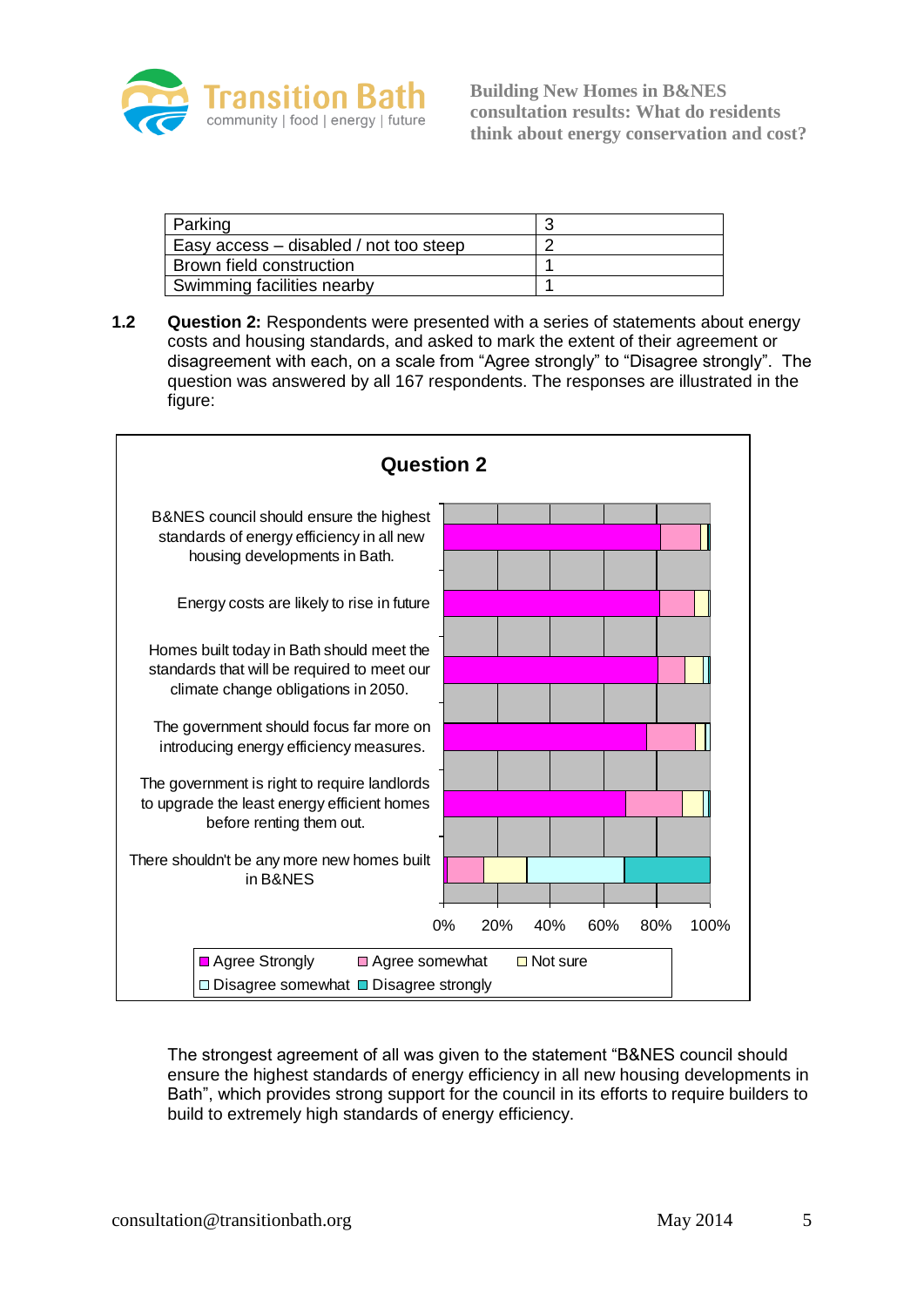

**4.3 Question 3:** Do you believe the scientific evidence support the existence of manmade climate change?

The question was answered by 162 respondents. 90% answered "Yes". Responses are illustrated in the figure:



The answers to this question break down further by age as follows: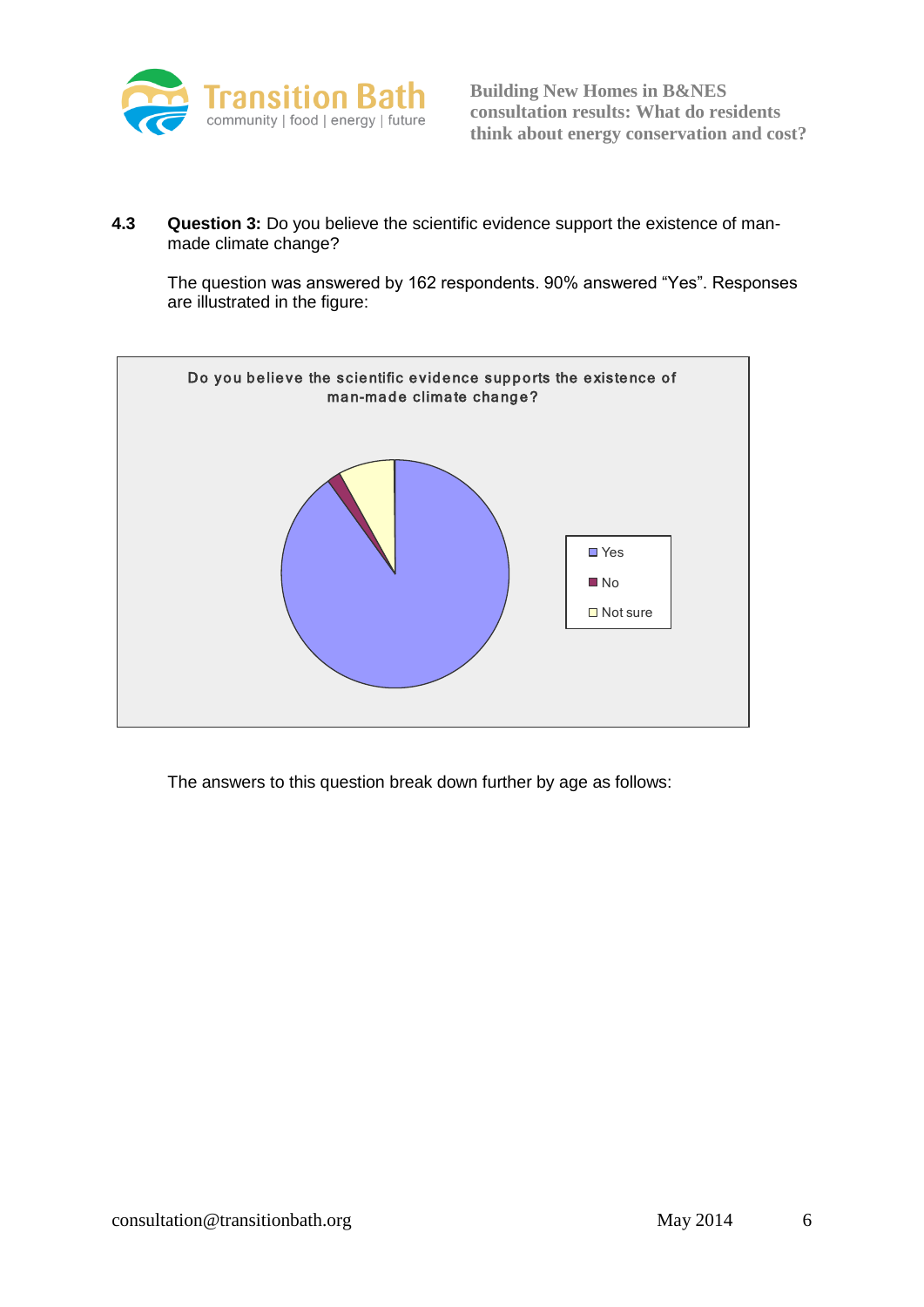



This suggests that there is a strong belief in the scientific evidence supporting climate change amongst the population surveyed, with perhaps a lower degree of certainty amongst those aged 66 and over.

## **4.4 Question 4:** Electricity generation

Respondents were asked which power sources the government should focus on developing. They were asked to give each of 9 methods of generating power a score from 1 (highest priority) to 9 (lowest priority). The results are illustrated in the figure.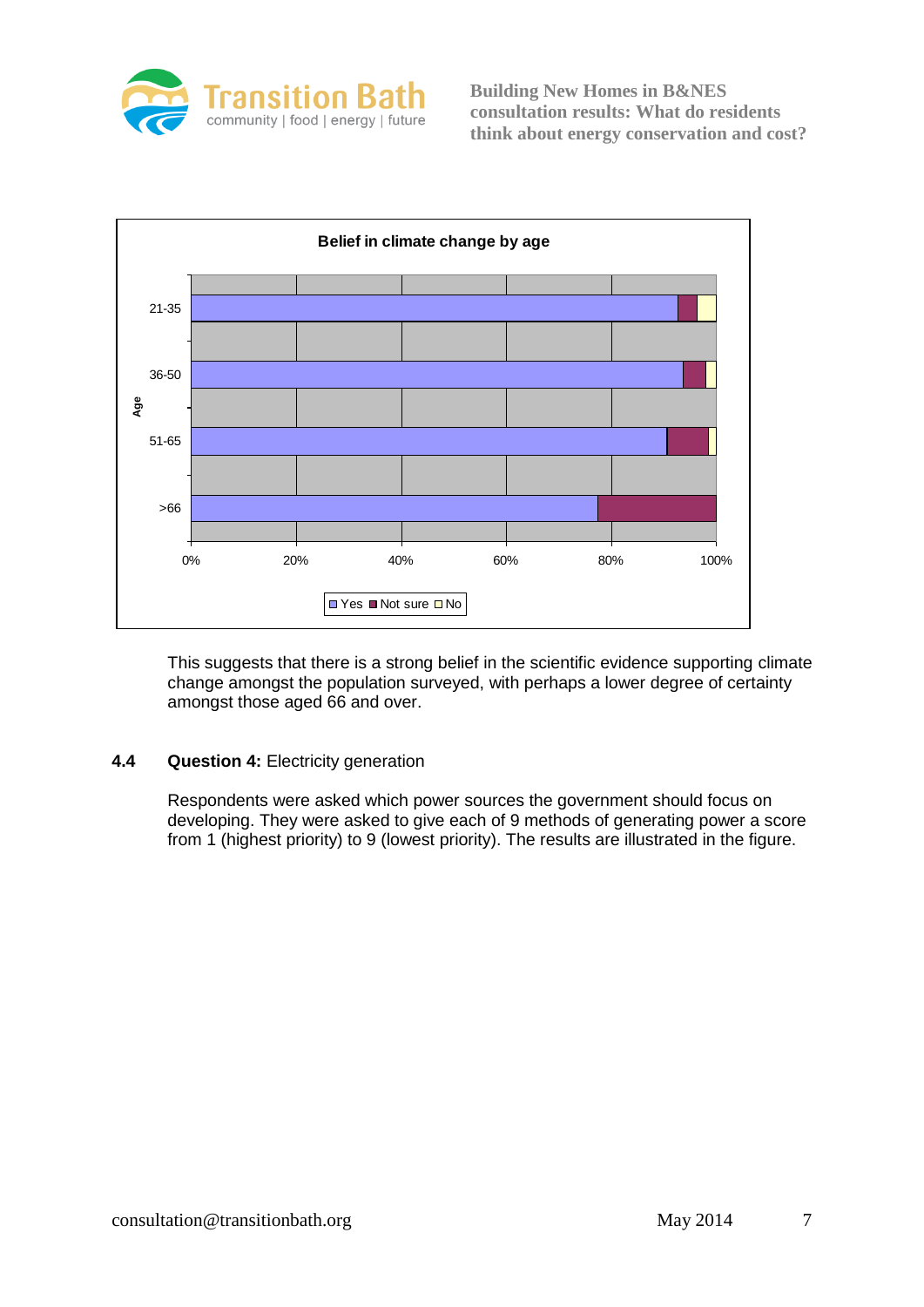



From this data, it is clear that the population surveyed was strongly in favour of all renewable sources over fossil fuels or nuclear, and that fracking was the least popular option for development. The opinions expressed with regard to wind farms, as opposed to fracking, are broadly in line with recent national poll findings (see links in section 6).

The report should be read in the context of recent national polls (links at section 6 below):

- a YouGov poll carried out on behalf of Ecotricity, published on 14<sup>th</sup> April 2014, found 62%, when asked to choose, would rather have a wind farm in their local council area than a fracking site, with just 19% preferring to have fracking nearby.
- an IPSOS-MORI poll on Public Attitudes to Science, commissioned by the Department for Business, Innovation and Skills, published on 14<sup>th</sup> March 2014, found stronger support for the development of offshore wind farms (77%) versus carbon capture and storage (51%) or fracking (36%);
- a Survation Energy Poll on behalf of the Mail on Sunday, published on  $27<sup>th</sup>$ October 2013, found 68%, when asked to choose, would rather have a wind farm built in their local area than a fracking site, with just 32% preferring to have fracking nearby; and 70% stating they would be happy to have a wind farm built in their local area, as opposed to 30% disagreeing with this sentiment;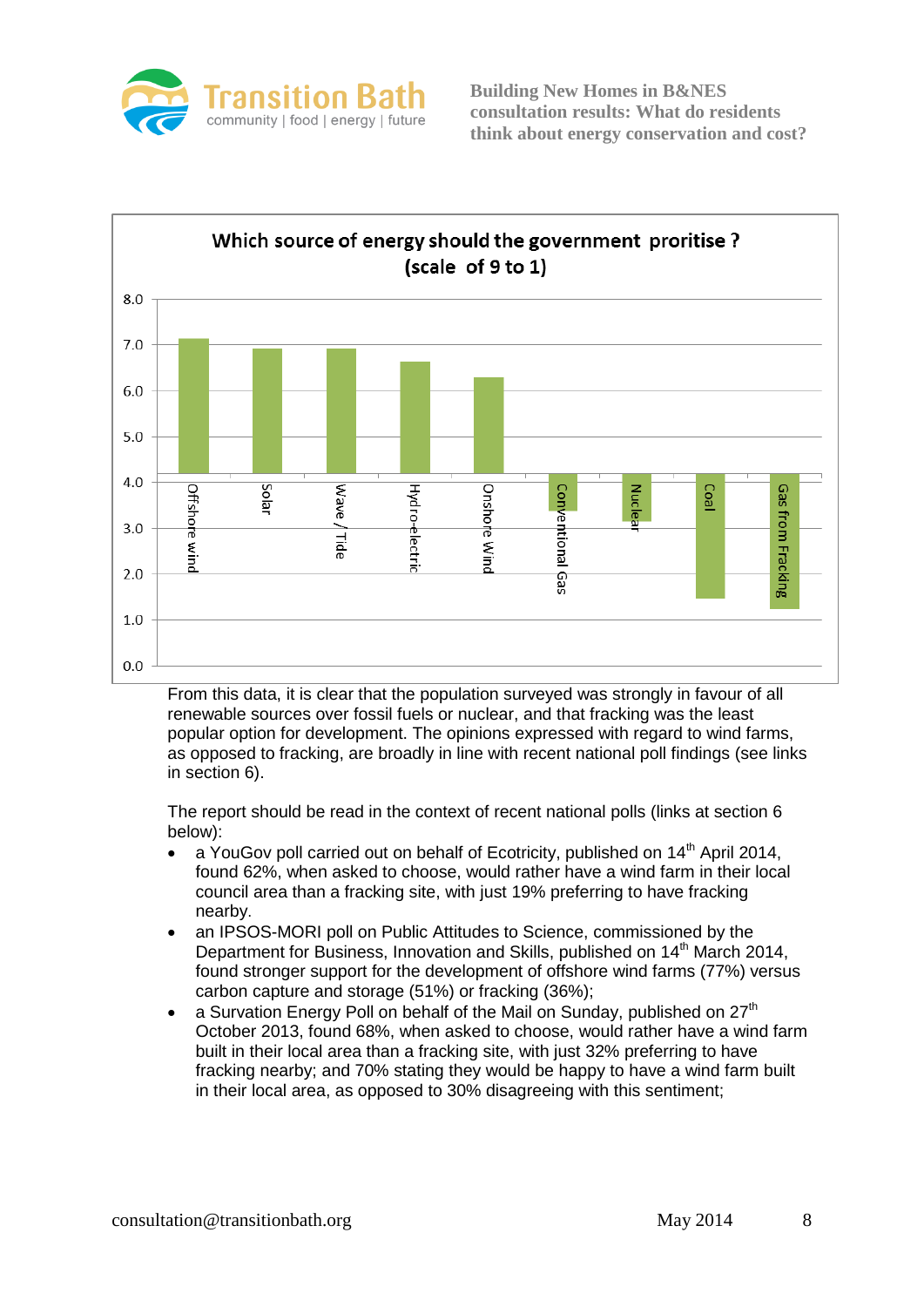

**4.5 Question 5:** Would you consider buying your energy from a local, community-owned energy company, assuming prices were comparable to those offered by conventional suppliers?

This question was answered by 162 respondents. 98.8% of respondents said they would.

**4.6 Question 6:** The government has reduced requirements on energy companies to fund home insulation (targeted primarily at occupants on low incomes), in order to reduce household energy bills for all households by around £3 per month. Do you support this approach?

The question was answered by 161 respondents. 19.3% said, "Yes", whilst 80.7% said, "No". However, from the comments the wording of this question caused some confusion.

55 people chose to make free-text comments on the question. Comments are included at Appendix A. Some comments were critical of aspects of the operation of ECO scheme previously in place, and various suggestions were made about different methods of funding insulation of the existing housing stock that might work better. However, there was not one comment made that was supportive of the government's reduction in support for insulation, with the aim of reducing fuel bills in the short term.

**4.7 Question 7:** Bath and North East Somerset Council currently asks new-build housing developers to build homes with a higher level of energy efficiency than the minimum required by government. Energy bills for occupants of homes built to these higher standards are around 40 to 80% lower than for homes built to the minimum standard. The additional cost of building these homes, around £6k to £10k per home, does not affect the purchase price of the house (as it is borne by the land owner on selling to the developer). The government would like to remove the council's discretion to set the higher standard, allowing developers the choice to build to the minimum standard. Do you support B&NES council's requirement for the higher standard, lower energy homes?

The question was answered by 161 respondents, of whom, 98.1% supported the right of councils to set higher standards of energy efficiency than the minimum. However, it was clear from the comments that at least two respondents found the question too technical, and would have preferred to have a "Don't know" option.

Respondents were also offered a free-text box to make whatever comments they wished. 48 respondents chose to do so, and these are included at Appendix B. More than half of these comments were in support of the council's stance in relation to new developments. Other comments ranged across a number of areas, including views on recent large-scale developments in B&NES, and views on the government's position in this area.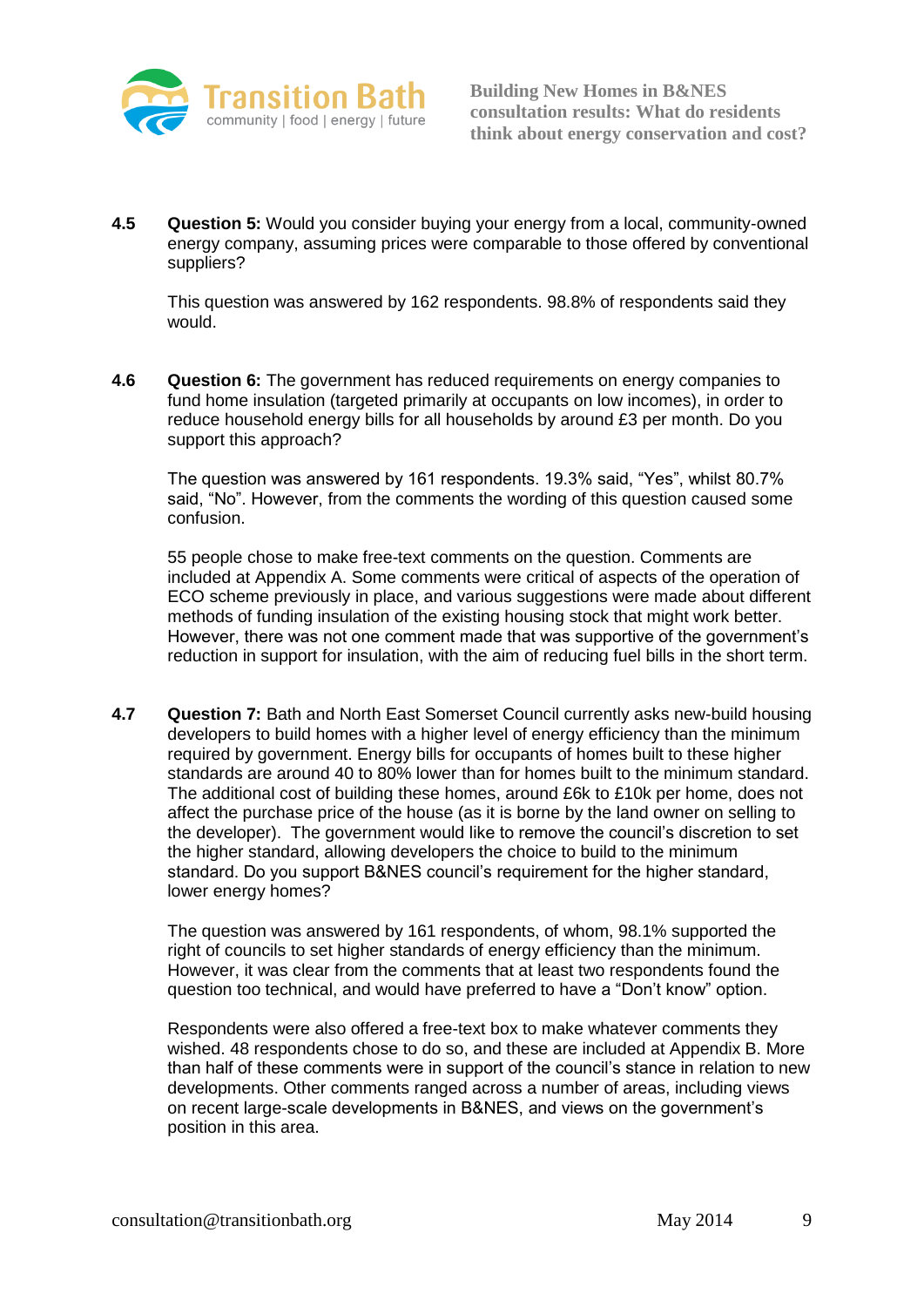

**4.8 Question 8:** Do you intend to move house in the next 10 years?

The question was answered by 161 respondents. 57.8% expected to move within the next 10 years, whilst 42.2% did not.

**4.9 Question 9:** Within the next 10 years, which of the following are you likely to do? Rent a home, own a home, or spend some time renting and some time owning a home?

The question was answered by 161 respondents, of whom 7.5% expected solely to rent, 78.9% expected solely to own their home, and 13.7% expected to do both.



**4.10 Questions 10 & 12** (asked only to prospective home-owners): If, in the same area, you were given the choice between two homes, a standard home with an annual energy bill of £1000 per year, and a more sustainable home with lower annual energy bills of £250 per year, how much more would you be prepared to pay for the more sustainable home?

This question was answered by 149 respondents. Their responses are summarised in the figure: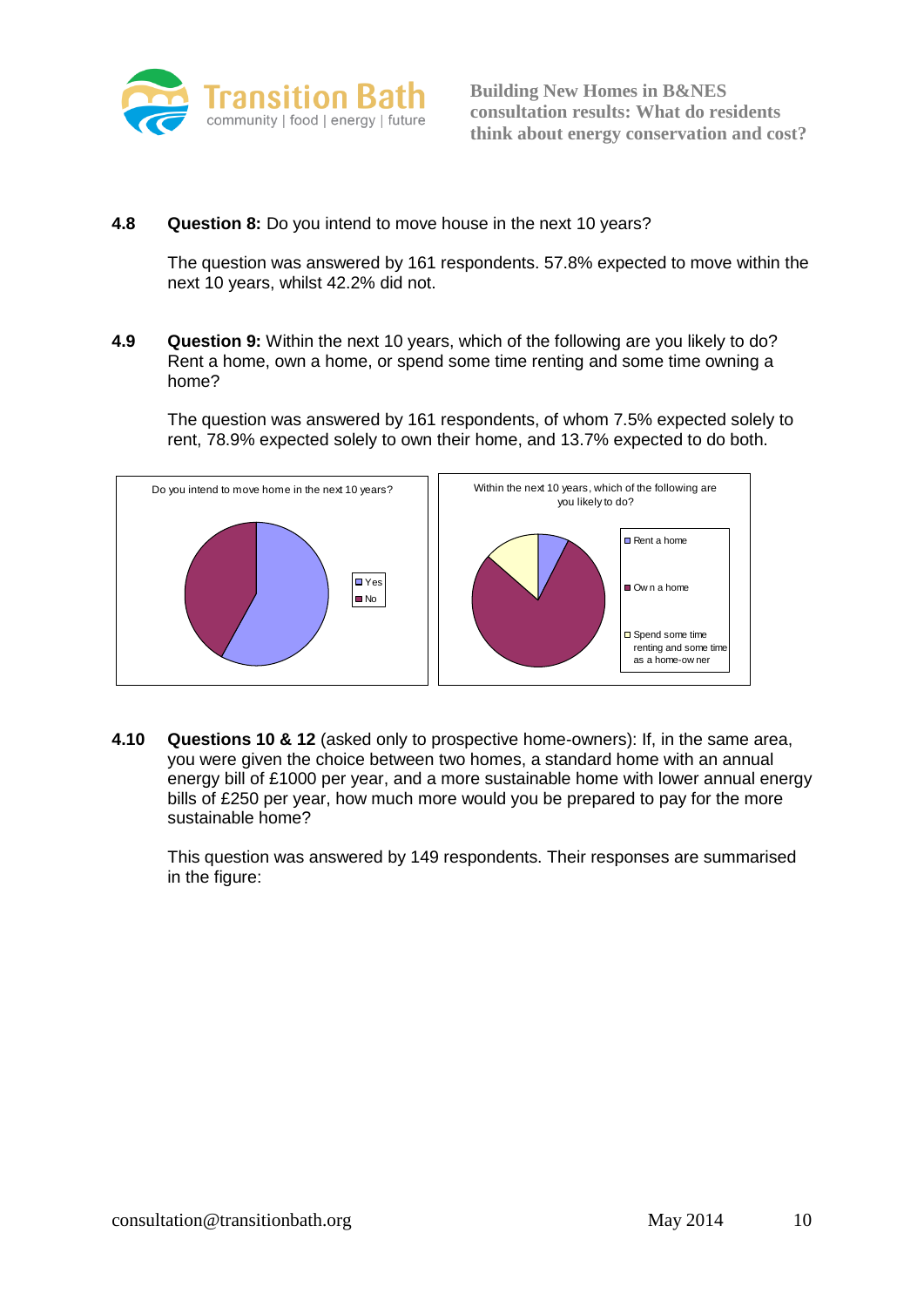



The majority of respondents (78%) said they would be willing to pay £4000 or £7500 extra for the sustainable home, equating to around 5-10 years' worth of financial savings on energy bills. The average was £6,200 or about 8 years worth of energy bill savings. An economist might argue that in a rational market the 25 year monitised value of the energy bill savings, discounted at 3.5% assuming 2.5% fuel price inflation over a 25 year period would be about £16,500 i.e. the more sustainable home should be worth £16,500 more.

Respondents were also given space to make some comments, and these are shown at Appendix C. Several discussed their desire to pay more for increased energy efficiency versus affordability. Others pointed out that a more energy efficient home was likely to be more comfortable, as well as cheaper to heat, than a less sustainable one. Two noted that as fuel costs are likely to increase, it would probably prove a good investment to pay more for increased energy efficiency. Several expressed a view that it should not be up to home-owners to pay for the increased energy efficiency, whilst one pointed out that as houses are produced in this way at scale, increased building costs should soon drop.

**4.11 Questions 11 & 13** (asked only to prospective renters): If, in the same area, you were given the choice between two homes, one with a monthly energy bill of £100 and another with monthly energy bills of £25, how much more in rent would you be prepared to pay for the more sustainable home with lower energy bills?

The question was answered by 34 respondents. Their responses are summarised in the figure: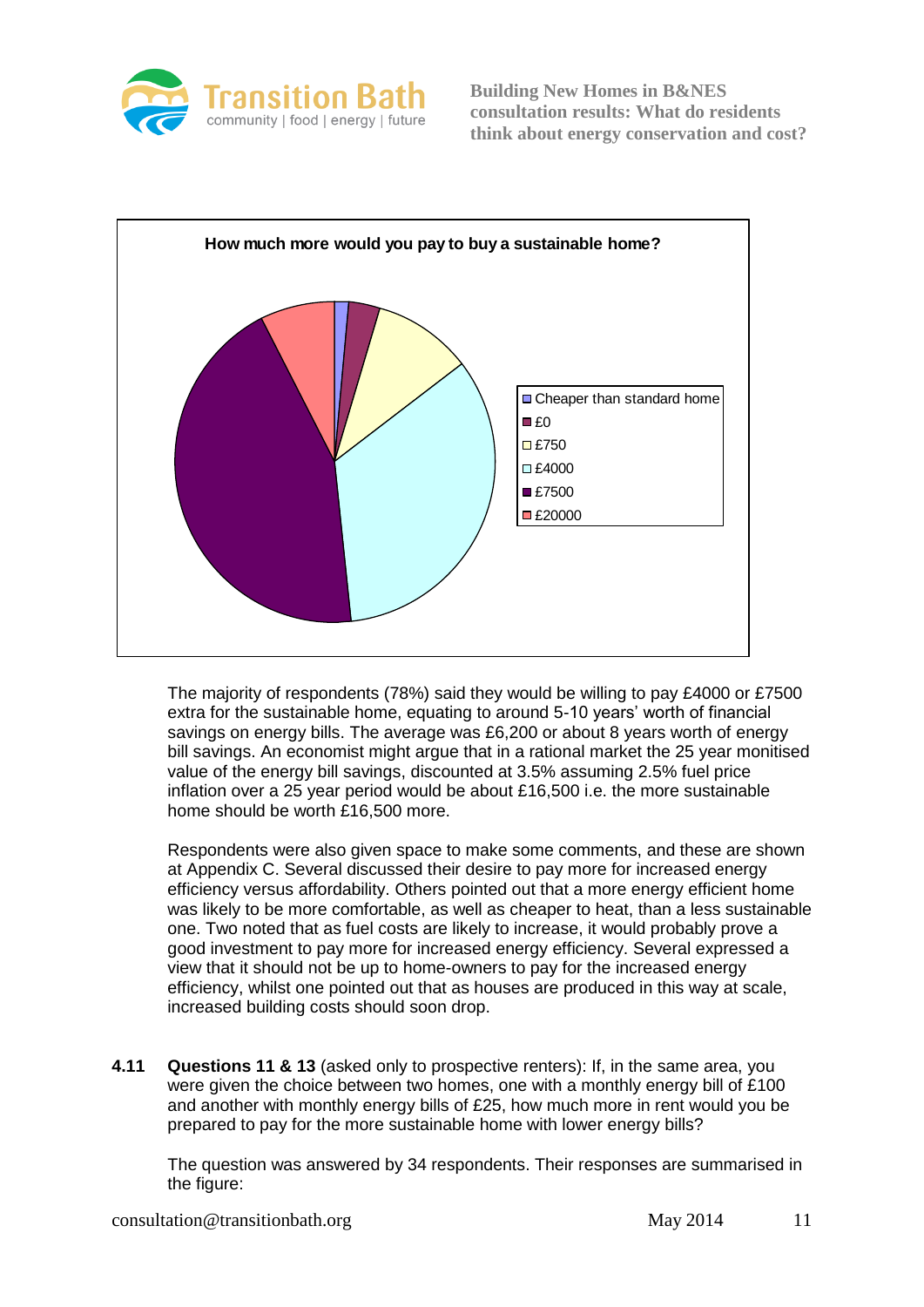



A majority (61.8%) were willing to pay either £50 or £75 extra on rent for the more sustainable home, an average of £57, reflecting 67-100% of the financial savings made through reduced energy consumption. Some 14.7% were willing to pay more than their monthly energy savings in additional rent, perhaps reflecting the fact that they expected the more sustainable home to be more comfortable to live in. Respondents were also given space to make some comments, and these are shown at Appendix C.

#### **4.12 Question 14:** Have you heard of Transition Bath before?

The question was answered by 160 respondents, of whom 90% had heard of Transition Bath. 5 people requested further information.

**4.13 Question 15:** Have you heard of Bath Green Homes?

The question was answered by 160 respondents, of whom 59.4% responded, "Yes", and 40.6%, "No". 17 requested further information.

**4.14 Question 16:** Have you heard of Bath & West Community Energy?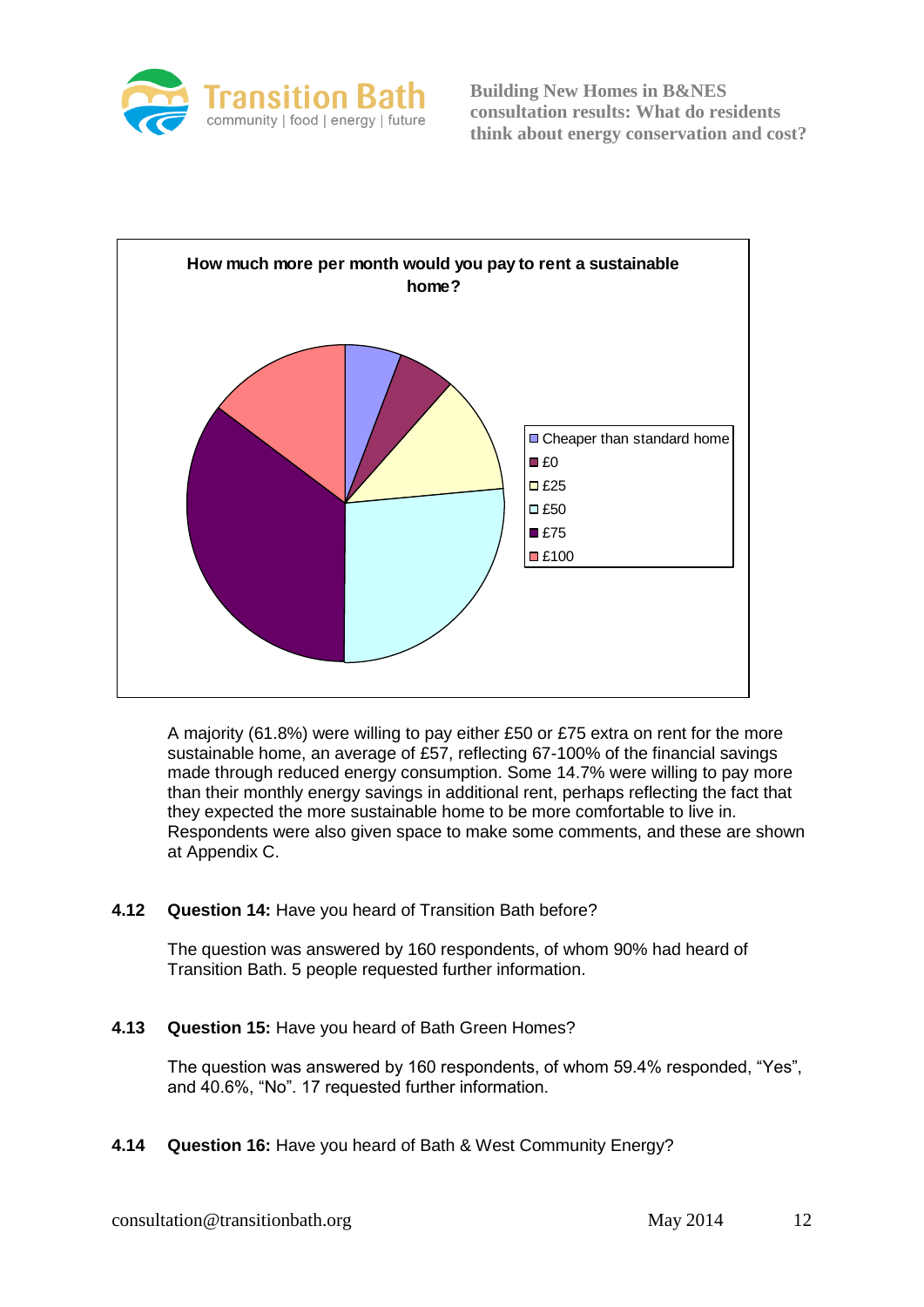

The question was answered by 160 respondents, of whom 47.5% responded, "Yes", and 51.9%, "No". 35 requested further information.

#### **4.15 Question 17:** Have you heard of the Green Deal?

The question was answered by 160 respondents, of whom 71.2% replied, "Yes", and 28.8%, "No". 17 requested further information.



**4.16 Question 18:** If you have heard of the "Green Deal", do you intend to use it in the next 5 years?

The question was answered by 115 respondents, of whom 6.1% planned to use the "Green Deal", 37.4% were unsure, and 56.5% had no plans to use it.

**4.17 Question 19:** Are you aware of B&NES Council's commitments and policy on climate change?

The question was answered by 160 people, of whom 28.8% answered, "Yes", and 69.4%, "No". 20% requested further information.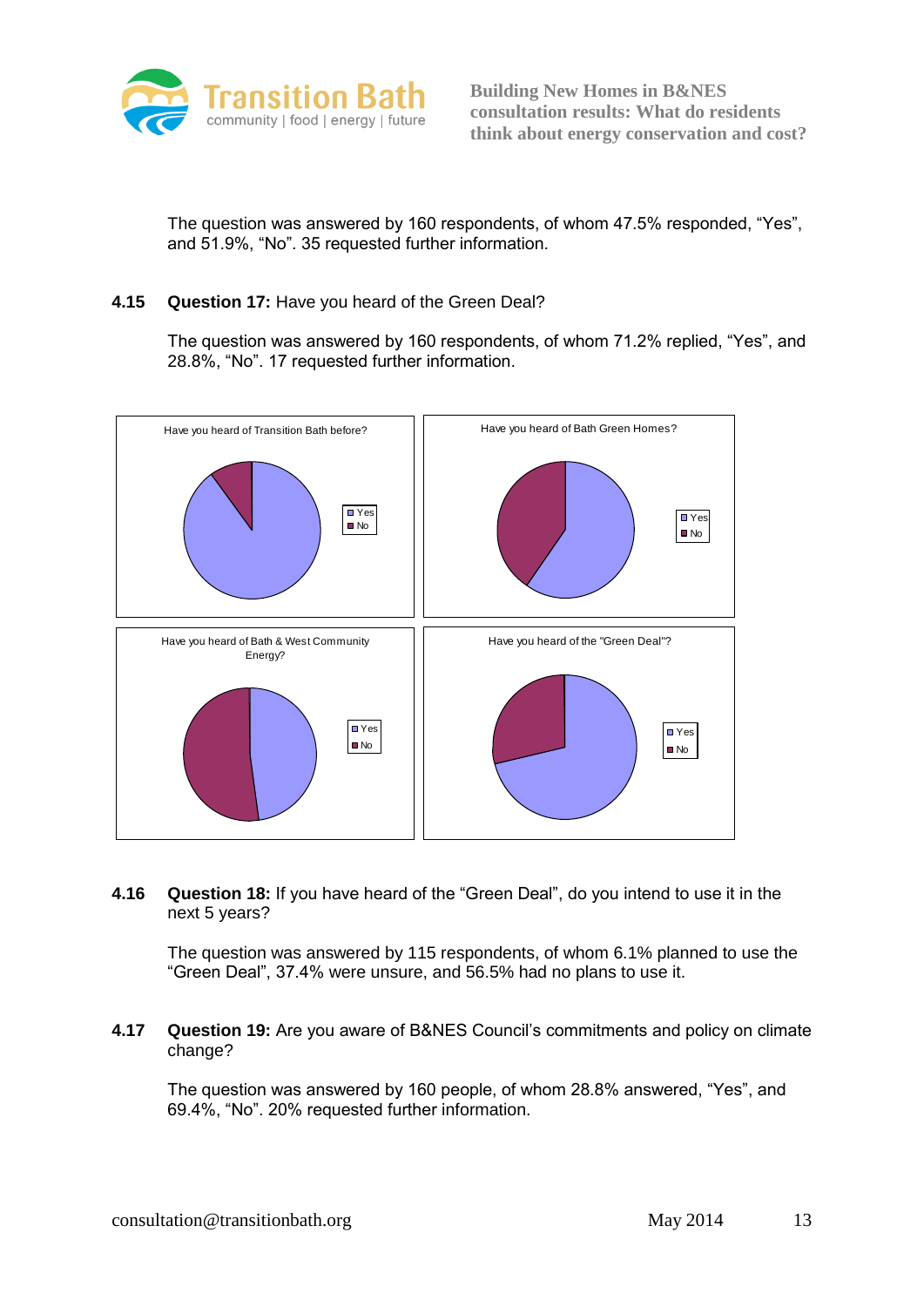



**4.18 Question 20:** Would you like to make any general comments about energy conservation or cost?

This question provided a free-text box into which respondents could type whatever they liked. There were 49 respondents. The comments are listed at Appendix D. Comments covered the following broad themes:

- Many people emphasised the importance of reducing carbon emissions and conserving energy, although a small number added the caveat that the costs of this should not be too high.
- Several people spoke of the importance of energy conservation, rather than increased generation as a means to do this.
- Many were looking for increased leadership, with a longer term outlook, from national government, and expressed support for B&NES (and encouragement to increase its efforts) in its attempts to do this at a local level.
- Several mentioned specific planning issues in B&NES, some relating to a perceived lack of support for retrofitting of older and listed properties, others encouraging the imposition of high standards of energy efficiency on the new developments.
- The final category of comments related to difficulties people had experienced in retrofitting their own homes – many relating to a lack of information, or of capital.

# 4. Conclusions

Of the sample surveyed, energy costs came out as a consideration of relatively high importance when choosing a home, behind cost and transport links.

There was a clear view amongst the population surveyed that energy costs are likely to rise in future. There was also an understanding that there is a need to build new homes in B&NES. There was a clear opinion expressed that the council should take a long term view in planning decisions in relation to new developments, insisting upon the highest standards from developers, with a view to meeting long term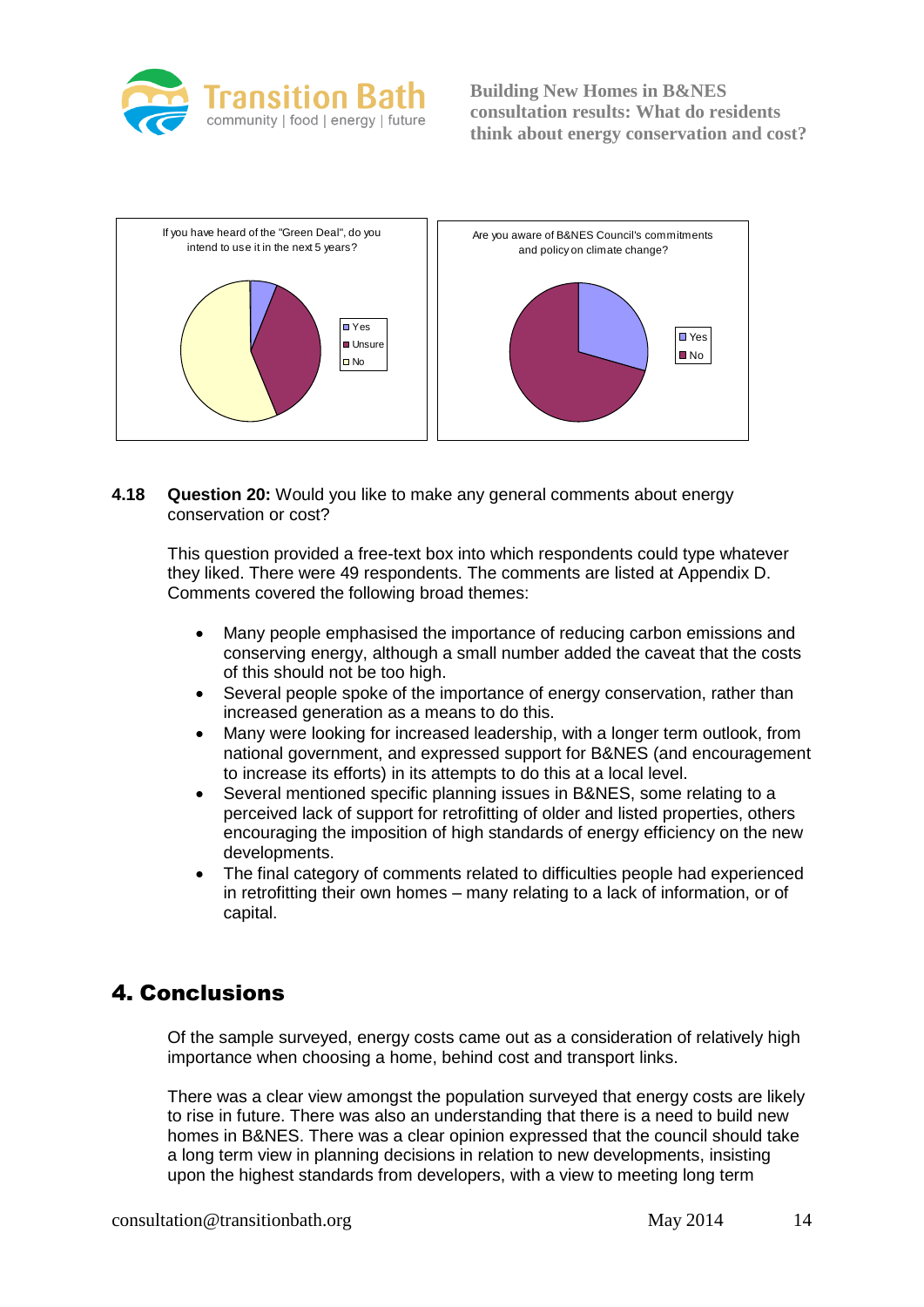

commitments to carbon reduction, and to protecting residents from fluctuations in the price of energy.

Amongst the survey sample, there was a very strong belief in the existence of manmade climate change, although certainty on the subject was slightly less amongst the oldest demographic. There was a desire on the part of respondents for the government to target renewable energy sources for future development over conventional fossil fuels, nuclear, or fracked gas (the lowest prioritised option) This finding was in line with recent national polls on priorities for development of future energy sources. Nearly all respondents expressed a willingness to buy energy from a local, community-owned energy company, assuming prices were comparable to conventional suppliers.

Although comments revealed a number of concerns with the limitations and bureaucracy of the ECO scheme, by which energy companies have been required to support retrofitting of energy-saving measures to existing homes, there was strong opposition expressed to the government's recent decision to reduce the scope of this scheme in order to reduce fuel bills across the board by £3 a month.

There was near-unanimous support by respondents for attempts made by B&NES council to insist through planning that large-scale developers build the houses currently planned in the new large-scale developments to the highest possible standards of sustainability, and condemnation of the government's wish to rescind local government's right to do this.

A majority of respondents demonstrated a willingness to consider paying higher purchase prices or rent for properties with higher energy efficiency. Many demonstrated through their comments that they felt that such properties would be more comfortable to live in, as well as cheaper to run. This was reflected in the fact that several respondents were willing to pay more in additional monthly rent than the projected monthly savings, or a purchase price increased by more than 10 years' worth of fuel savings.

90% of the sample surveyed had heard of Transition Bath. 60% had heard of Bath Green Homes, 48% of Bath & West Community Energy, whilst only 29% said they were aware of B&NES council's commitments and policy in the area of climate change. 71% were aware of the Green Deal, but only 6% had definite plans to make us of it.

In free-text comments, respondents expressed a view that energy sustainability should primarily be tackled through a reduction in demand, and were looking for increased leadership from both national and local government to do this. Many were attempting to retrofit their own homes, and felt unsupported in this, either though difficulties in complying with planning requirements, or through lack of information or capital.

The Transition Bath Energy Group has found the survey results enlightening and hopes that they may be used by the local authority and others involved in taking decisions in relation to future large (and smaller) scale housing developments in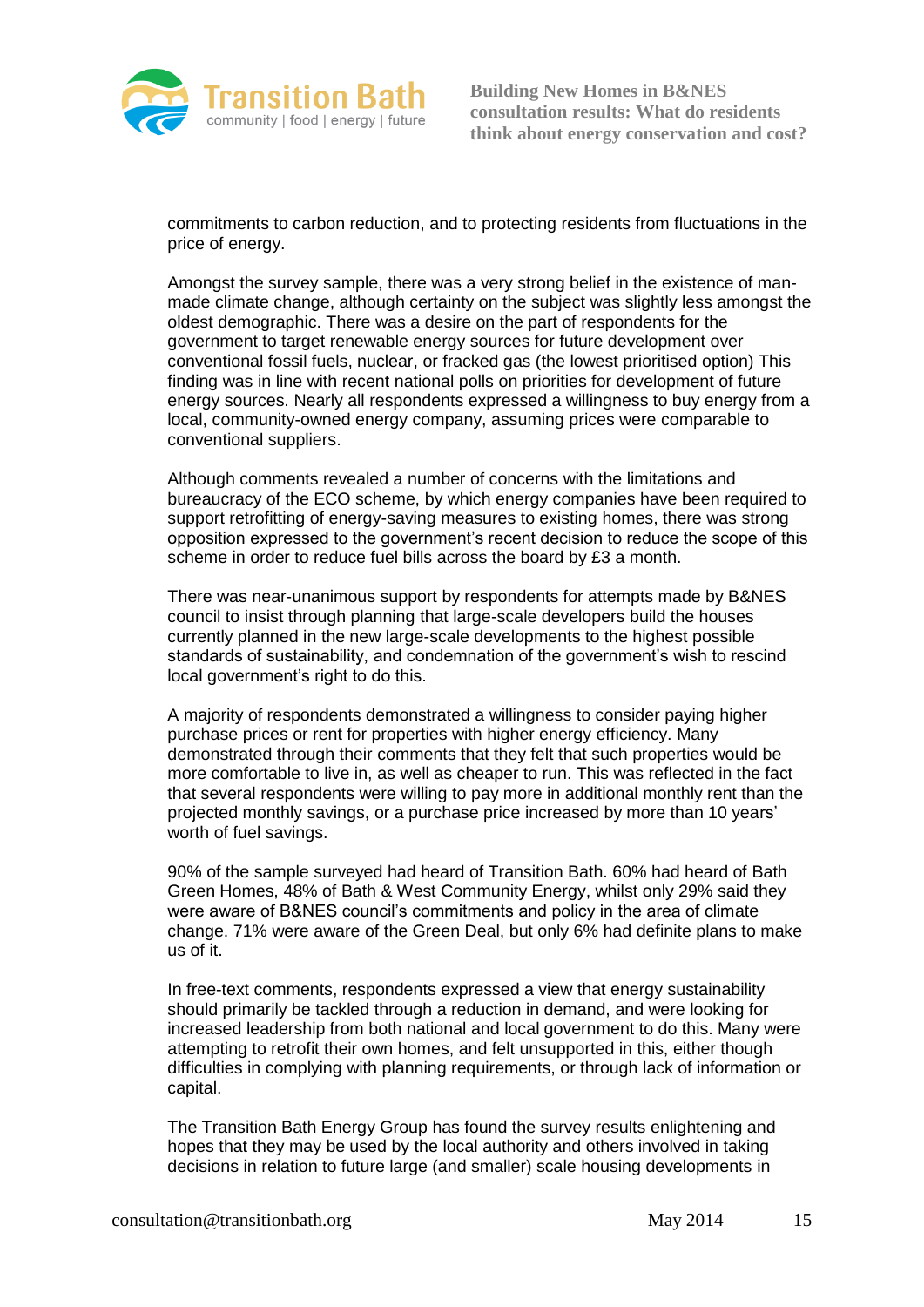

B&NES. It is hoped that this poll will be the beginning of a programme of work in this area by the group, with learning points from the current survey being incorporated into future polls.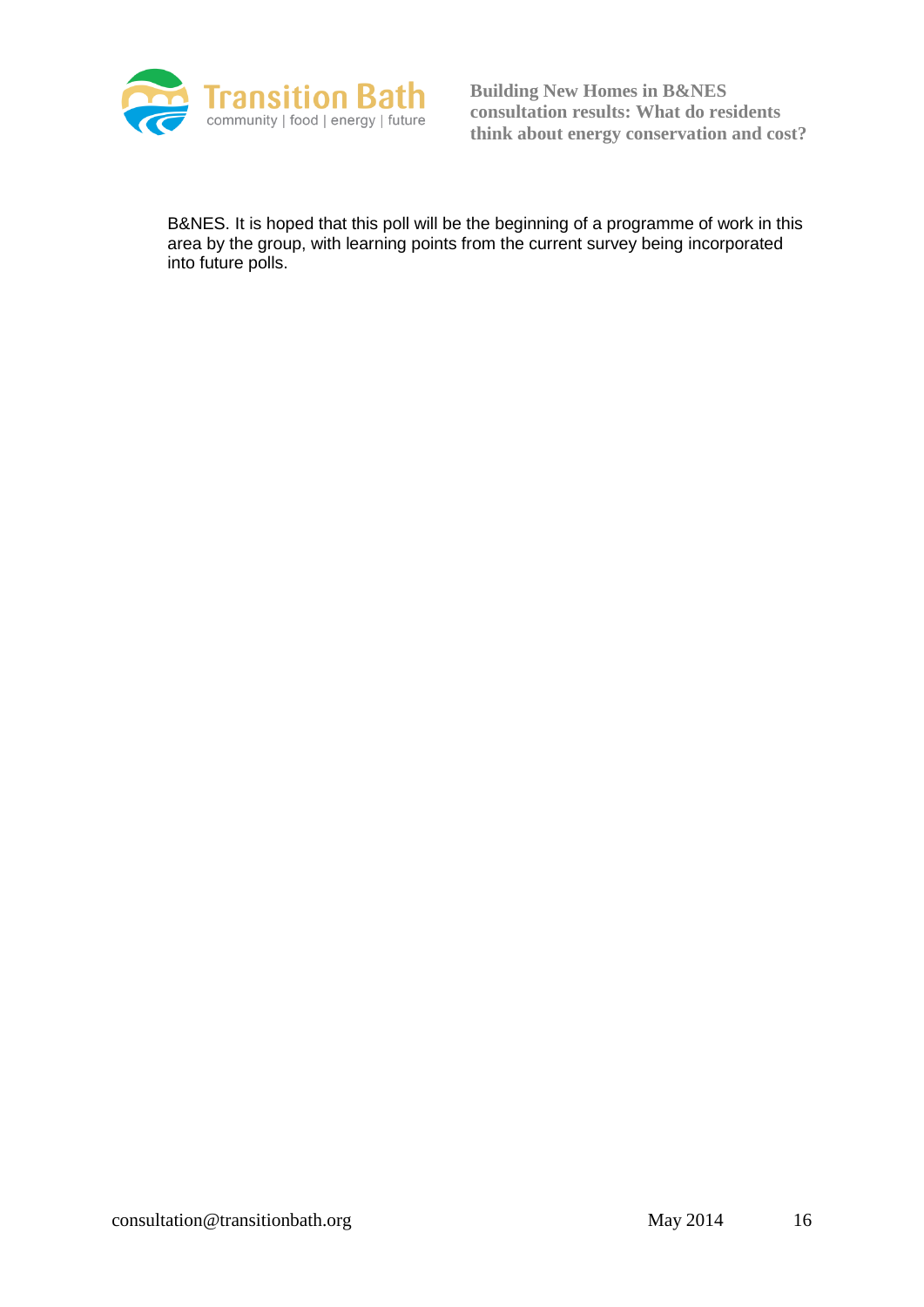

# 6 References

[https://www.ecotricity.co.uk/news/news-archive/2014/britons-favour-onshore-wind](https://www.ecotricity.co.uk/news/news-archive/2014/britons-favour-onshore-wind-over-fracking-by-three-to-one)[over-fracking-by-three-to-one](https://www.ecotricity.co.uk/news/news-archive/2014/britons-favour-onshore-wind-over-fracking-by-three-to-one) , 14th April 2014

<http://www.ipsos-mori.com/Assets/Docs/Polls/pas-2014-main-report.pdf> , 14th March 2014

<http://survation.com/wp-content/uploads/2014/04/MailEnergyFinal.pdf> , 27th October 2013

*Sarah Warren May 2014*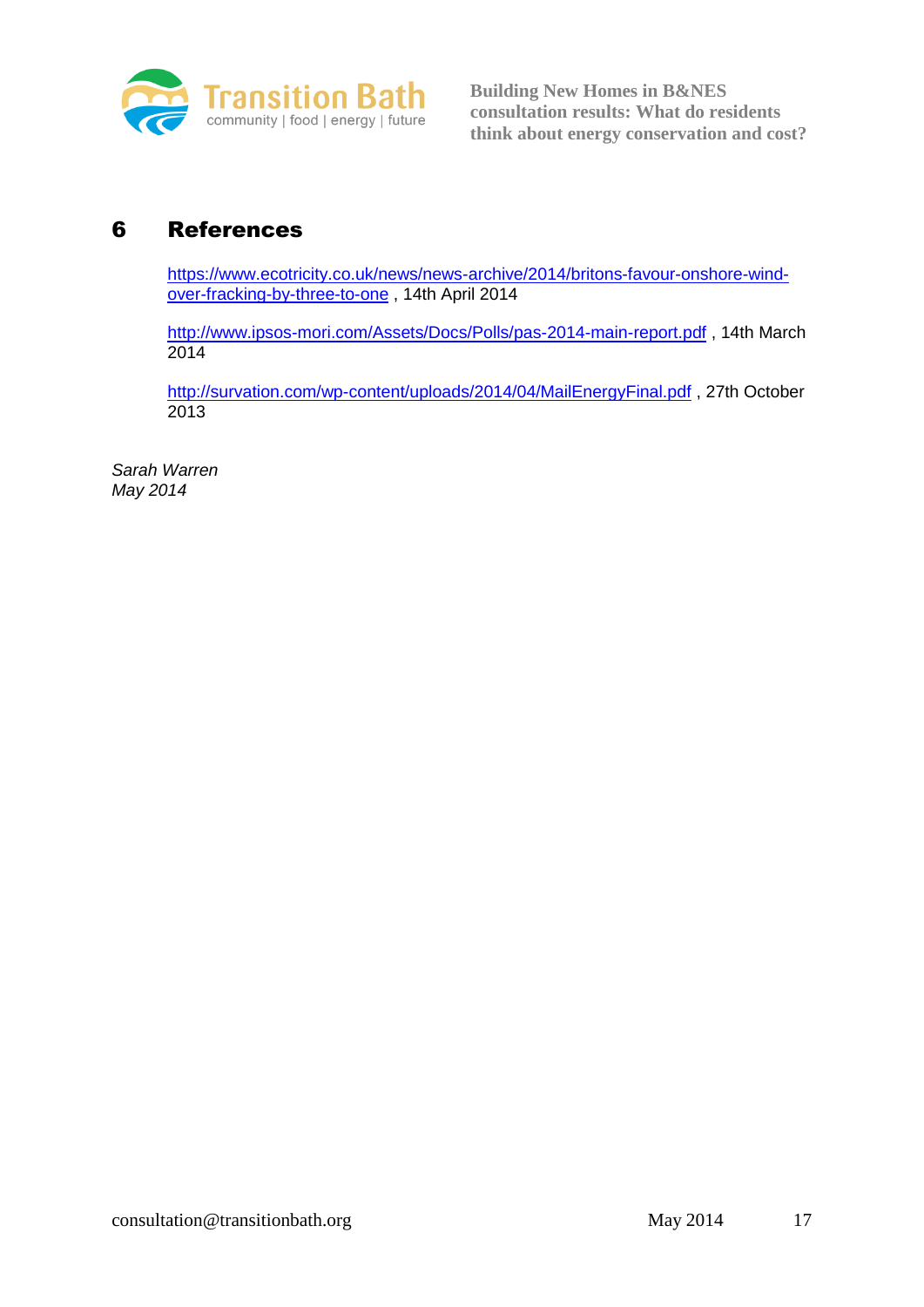

# Appendix A

## **Analysis of free-text responses to Question 6:**

The government has reduced requirements on energy companies to fund home insulation (targeted primarily at occupants on low incomes), in order to reduce household energy bills for all households by around £3 per month. Do you support this approach?

#### **Insulation was the right approach:**

- I do not support the reduction of requirements
- The principle of insulating homes is right.
- All should be encouraged to save / reduce household energy requirements
- If homes were insulated costs would go down as a result.
- Reduction in energy use leading to lower bill should by a very high priority, since in the medium to long term it will be both more economic and effective.
- Helping families on low incomes and helping the environment surely is a Win Win and in the long term is more economic.
- Insulating existing housing stock .... particularly in "Fuel Poor" areas, is extremely important. People needed educating that the grants were available otherwise the big six energy companies would line their pockets!
- Not sure I understand the implications properly does this mean there are less companies funding home insulation? If so that's not a good thing and not sure how it will help to reduce bills
- Energy prices are rising for a reason resource pressures. So reducing energy saving measures for a temporary respite in ongoing cost increase makes no logical sense!
- Energy conservation is more important than reducing energy bills
- I think the government is wrong to reduce requirements on energy companies to fund home insulation. A better way to reduce household energy bills would be to help households improve their energy efficiency.
- Insulation of the existing housing stock is absolutely essential, both for the health and financial well-being of residents and also as a key strand (maybe the biggest single contributor) to reducing green house gas emissions from residential (and other) property.
- We have to take along term view re climate change

#### **Thoughts on government policy and politicians' approach:**

- All the so called main parties belong to the forty percent party. ie they don't know what they stand for but will say anything to get 40% of the vote. I don't respect them and vote for other party
- Vote winning is something that will always be with us!
- Government seems more concerned to safeguard business profits than do what is good for people and the community
- This is a gift to energy company profits.
- Buying votes. Typifies the problem of short term political necessity to stay in power versus what is right for the country in the long term. Long live democracy and turkeys don't vote for Xmas.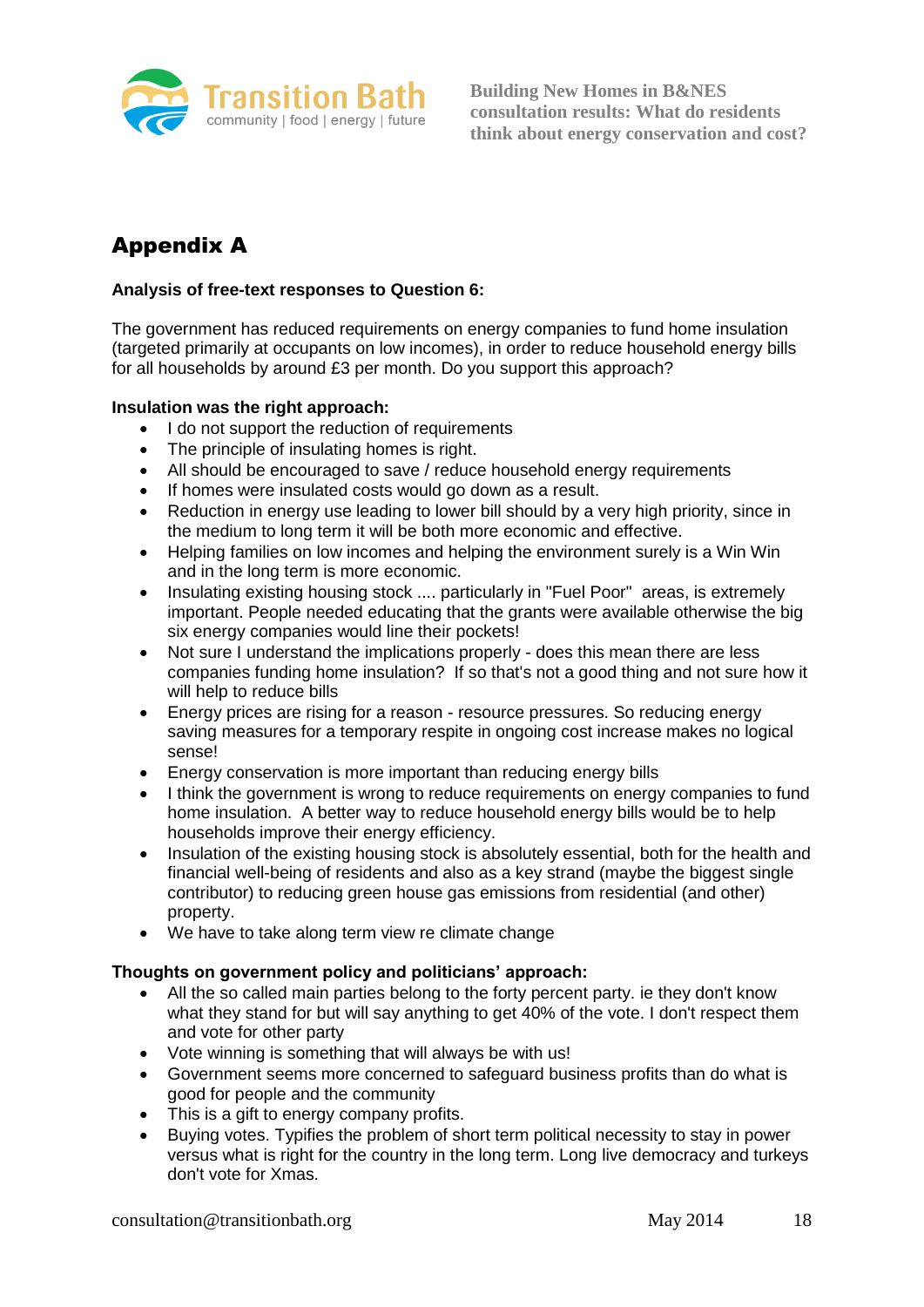

- Short-sighted
- Bastards
- This is a false economy driven by short-term political concerns rather than solving the underlying energy efficiency root causes.
- This reflects the corporate grip on government, undermining democracy and the common good.
- A very short-sighted policy, the government should invest more in demand reduction

## **The limitations of the previous programme:**

- Even the programmes they had were very basic and limited.
- If conservation of energy means any thing in this country, then all insulation products whether sold to the public or to the building trade should be VAT free!
- It was money ineffectively used to achieve nothing but political goals.
- Insulation is only part of the problem. We need to be looking more widely some of the least efficient houses are insulated - how well this is done, how appropriate to the building insulation is, and how householders are educated to work with their home to reduce energy bills and avoid damp/condensation are also important but undermined by the one-size-fits-all insulation approach.
- Yes, but the peculiar way that it is promoted doesn't help people to act. An answerphone message is not good. The push-button system of options is annoying. The people who answer are uninformed. Face to face advice is best, after a postal and on-street campaign. TV and social media will attract certain sections of society.
- Because it seems to me not much effort has been put into companies actually implementing the scheme
- Because many older properties like mine don't benefit much from this approach.
- However this should not be the only way to improve the national average for insulation.
- Home insulation should be funded for all households with an annual income of under £60,000.
- However, I don't believe that the money that was supposed to come from the levy on household bills was used very effectively.

#### **People need protection from fuel poverty:**

- This is not right as the people who can least afford it suffer
- I believe those who are less able to afford energy efficient changes, but yet suffer from increasing energy costs, should be financially supported in making energy saving measures. It is a matter of social and environmental justice to overcome fuel poverty.
- I would rather be paying slightly more, knowing that those who cannot properly afford to heat their homes are receiving some support.
- People on low incomes on benefits, with children, retired or part-time workers will spend proportionately more time in the home than those on higher incomes. Many of these people are having to decide between keeping warm and eating. Investing in good insulation is a long term solution to not only reducing energy consumption, but also providing those on low incomes with a more comfortable home environment.
- Those with low incomes will not attempt to insulate homes. They need all the help they can get.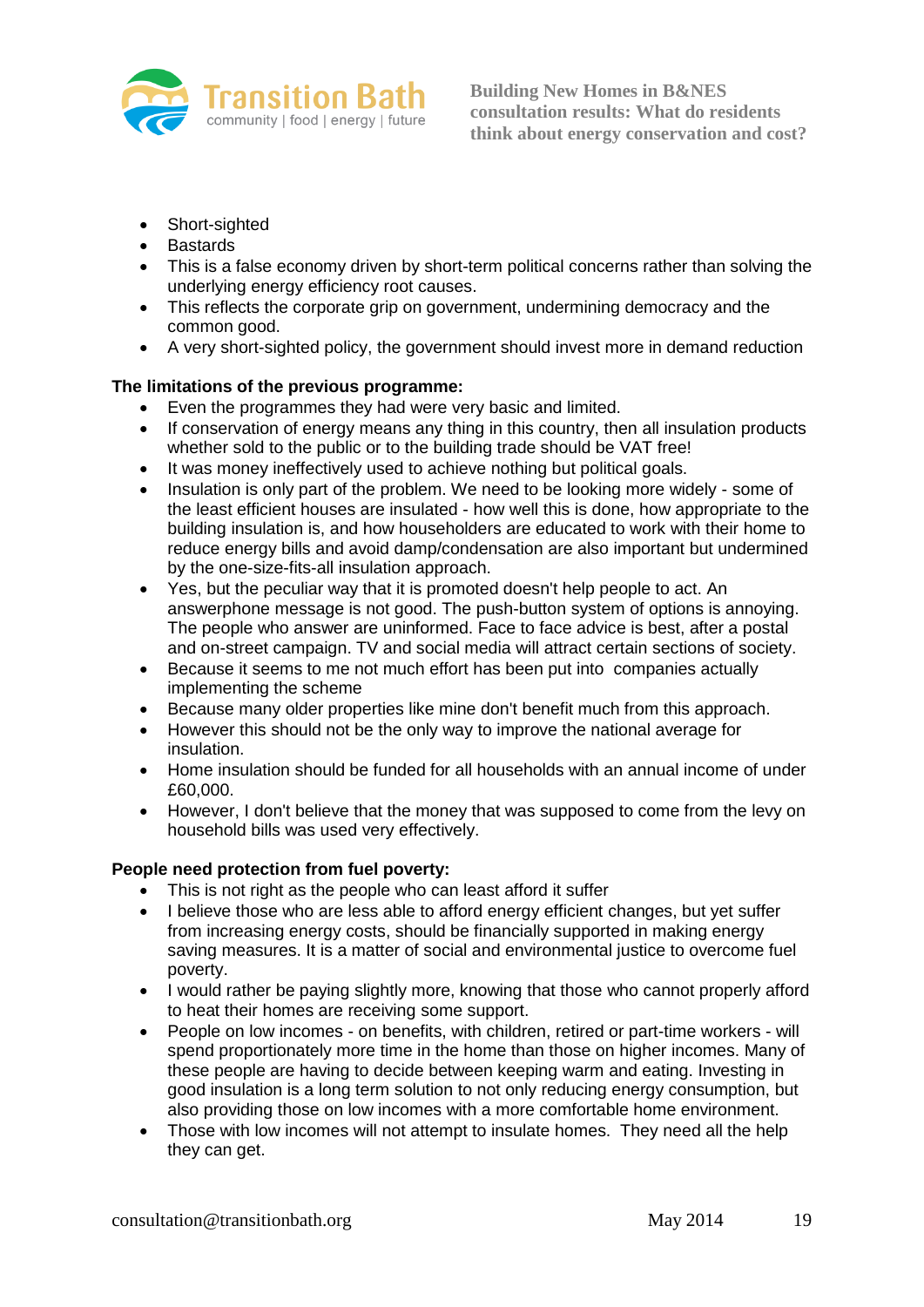

- Poor people are already being squeezed on all fronts, how can richer people want to take another 3 pounds from people who have to live from almost nothing? At least let them live in (somewhat) comfortable houses which do not pollute the environment (i.e., and both rich and poor live in the same environment, so the 3 pounds would be well spend for everybody)
- We need to act on fuel poverty, otherwise society pays in other ways.
- I think they usually try to save on heating anyway (by not using heating during cold months) so if they had better insulation, their homes would be warmer.

## **Energy companies were the wrong group to be tasked with insulation:**

- Without a requirement the companies will not do it as it is not in their interest.
- Housing Trusts should be required to do more on their properties and this would reach many more low-income households
- The ECO has been bureaucratic. We should just tax the energy companies properly and give away insulation free.
- Not sure energy companies are the best people to fund home insulation, might be better coming out of general taxation or carbon taxes, just so long as someone does it
- Improving the energy efficiency of the existing stock should be achieved through taxation measures.

#### **Energy companies could fund from their profits:**

- The profits energy companies make could fund this anyway.
- Energy Companies should accept responsibility for efficient use of energy and have ample funds to make it happen.
- Energy companies should fund home insulation
- The govt needs to support all energy efficiency measures and given high levels of profit in the energy industry some of this should go back into supporting those on low income for whom fuel is - as for everyone - a necessity

#### **Savings on bills are too small to make a difference:**

- The cost savings are a waste of time.
- £3 per month only makes £36 per Year and doesn't seem like a big enough difference to compromise on home insulation.

#### **Costs of insulation are dwarfed by subsidy to nuclear power:**

 Considering how much the government is prepared to spend on subsidising nuclear power; failing to fund lower energy costs for low incomes is disgusting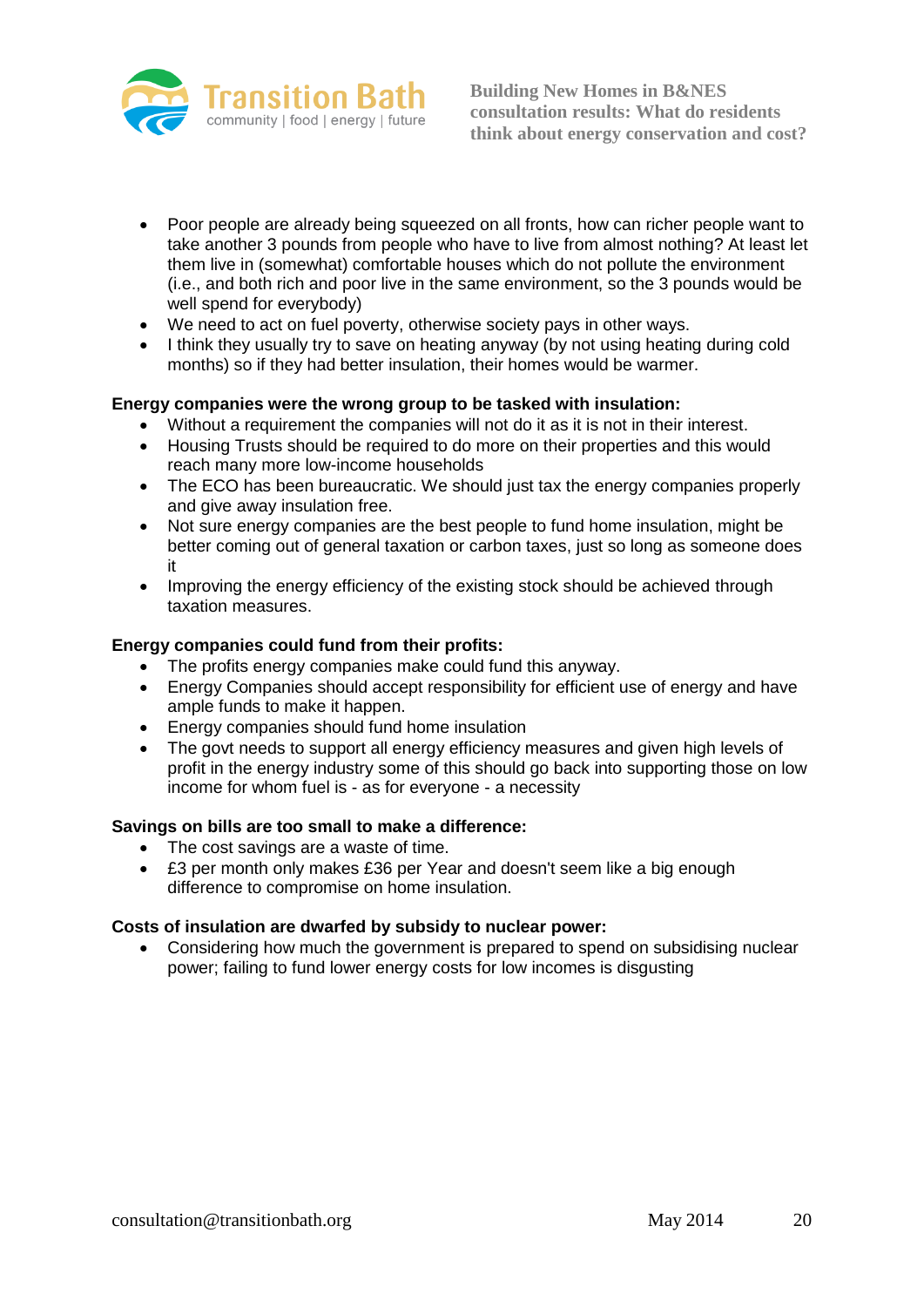

# Appendix B

## **Analysis of free-text comments in response to Question 7**

Bath and North East Somerset Council currently asks new-build housing developers to build homes with a higher level of energy efficiency than the minimum required by government. Energy bills for occupants of homes built to these higher standards are around 40 to 80% lower than for homes built to the minimum standard. The additional cost of building these homes, around £6k to £10k per home, does not affect the purchase price of the house (as it is borne by the land owner on selling to the developer). The government would like to remove the council's discretion to set the higher standard, allowing developers the choice to build to the minimum standard. Do you support B&NES council's requirement for the higher standard, lower energy homes?

#### **Comments in support of council's stance**

- All new homes should include energy efficient measures, ensure they do not add to flood problems and, where possible, include other environment benefits - water collection and recycling for example.
- Energy efficiency is important
- Absolutely
- Going forward I think this is the answer.
- I didn't realise the government wanted this. I totally support the council's stance on this, one for the energy aspects that will continue to impact decades into the future and two because it evens out the burden of energy cost across society (energy efficiency costs are met by shareholders / landowners rather than borne by householders in higher energy bills)
- Climate change is the biggest problem facing humanity. We should not take any short cuts to the actions we need to take to make the future liveable.
- New build homes should be insulated to standards which are comparable to Holland, Denmark and Germany - the current UK building standards are inadequate.
- It is important that local people decide what is to be built in their area
- They should not just ask but enforce it.
- If a building company wants to build in B&NES then it must abide by B&NES rules and NOT governed by outside interests.
- Absolutely! Every house should be built to the highest energy efficient standard possible. Developers will always make a profit - that is the nature of their business. The question here is how much profit. If every house is built to the highest energy efficient standards, every new householder will benefit from reduced outgoings on a permanent basis. For those on low incomes, this can make a significant difference to their budgets and health and welfare, and for those on higher income streams, a reduction in spending on energy will reflect in increased spending elsewhere. Locally, this might mean more spent in local shops or on entertainment, keeping money within the local economy and supporting local businesses.
- All new homes should be built to the highest efficiency. Minimum standards are a cop out to profit.
- This is what councils are made for, stand up for the most vulnerable people when making transactions with big companies.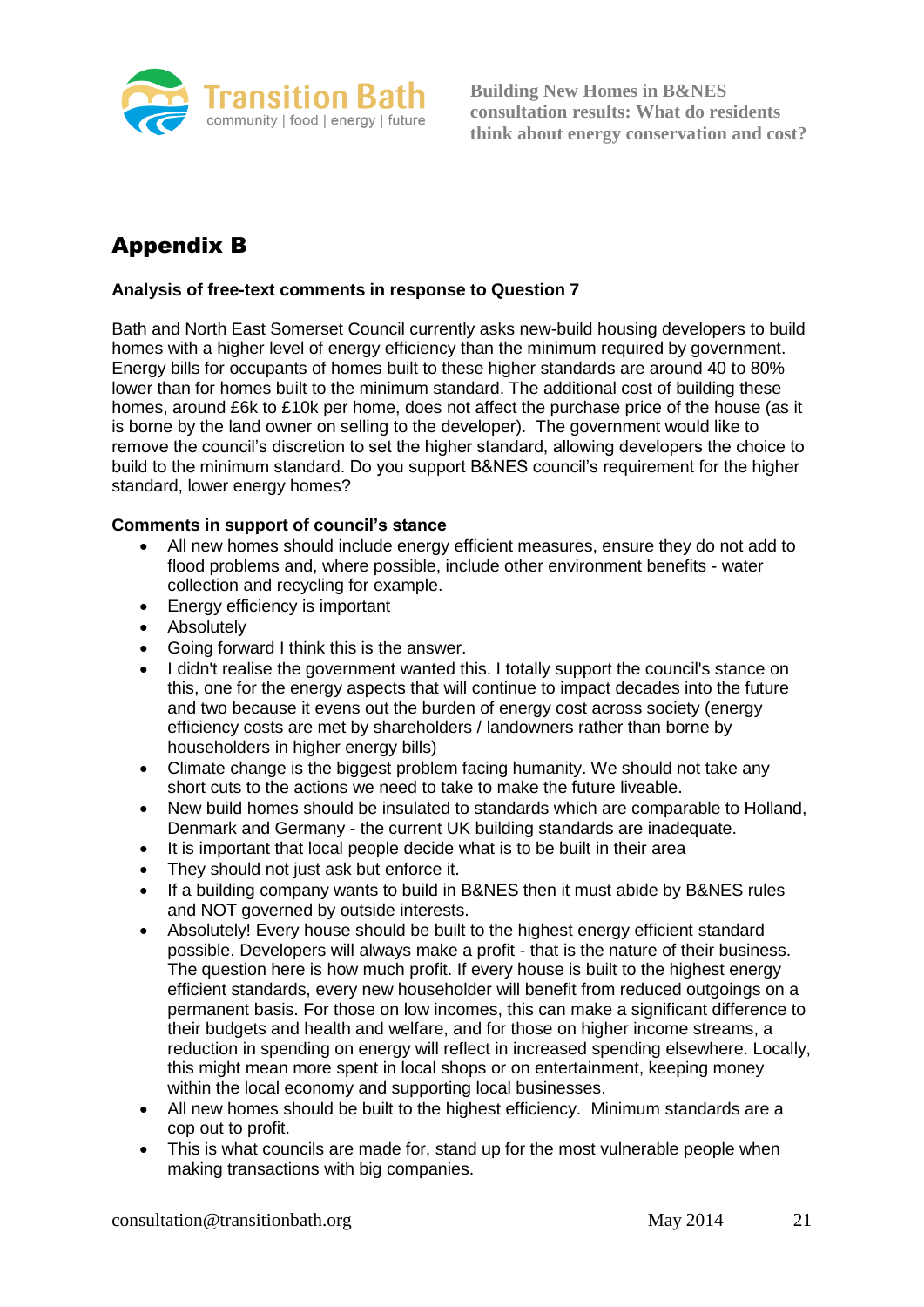

- Well done B&NES.
- Absolutely. The short-termism of accepting lowest standards for the sake of hitting targets is ridiculous
- Strongly
- B&NES needs to be a trailblazer amongst local authorities for the introduction and support of policies to promote environmental sustainability. We should be leading the way on this and setting an example to other councils.
- The time to ensure decent energy efficiency standards is during the build when there are no occupants, not via retrofitting.
- Quite surprised they currently make those requirements but should definitely be maintained.
- Without a local plan in place BANES are currently powerless to implements such policies.
- But it does need to be robustly backed up by the council or it is open to challenge.
- So once again the council should set challenging targets, but these must be robustly defended else developers will simply challenge them
- Council should absolutely insist on this and ban developers from building to a minimum standard.
- The government has reduced the energy efficiency requirements for social housing but BaNES should keep to the highest standards.
- Council should inject long-term planning aspects into what would otherwise be short term cost & profit objectives for builders.
- Definitely.
- Very much so, could even be higher!!
- The policy is attempting to force longer-term investment in the future. This is purely a good thing. The fact that this is a local legal requirement means that the added costs are factored into local house prices; the argument that it costs the house building companies (rather than the purchasers of the houses) is spurious.
- Very strongly.
- Absolutely, builders should not be given the opportunity to lower insulation/energy efficiency

#### **Other comment on council's stance**

 More work needs to be done to assess cost to value and extremes of too high standards against minimum standards are not helpful, sustainable or thought through properly.

#### **Comments regarding recent new developments in B&NES**

- Some of the energy efficiency measures included in new developments (e.g. Riverside) are very poor. In fact, some of the measures actually cost / waste more than traditional measures due to poor implementation by the developers.
- I didn't realise this but I don't like they style of buildings on western development and would like to have seen clearer cycle routes, more car free zones, river side walk and cycle path, purpose built independent properties for older people, student accommodation new youth hostel etc ie create a green traffic free space with forward looking pro european ideas and ethos
- Amazed that rain water harvesting isn't part of this higher standard.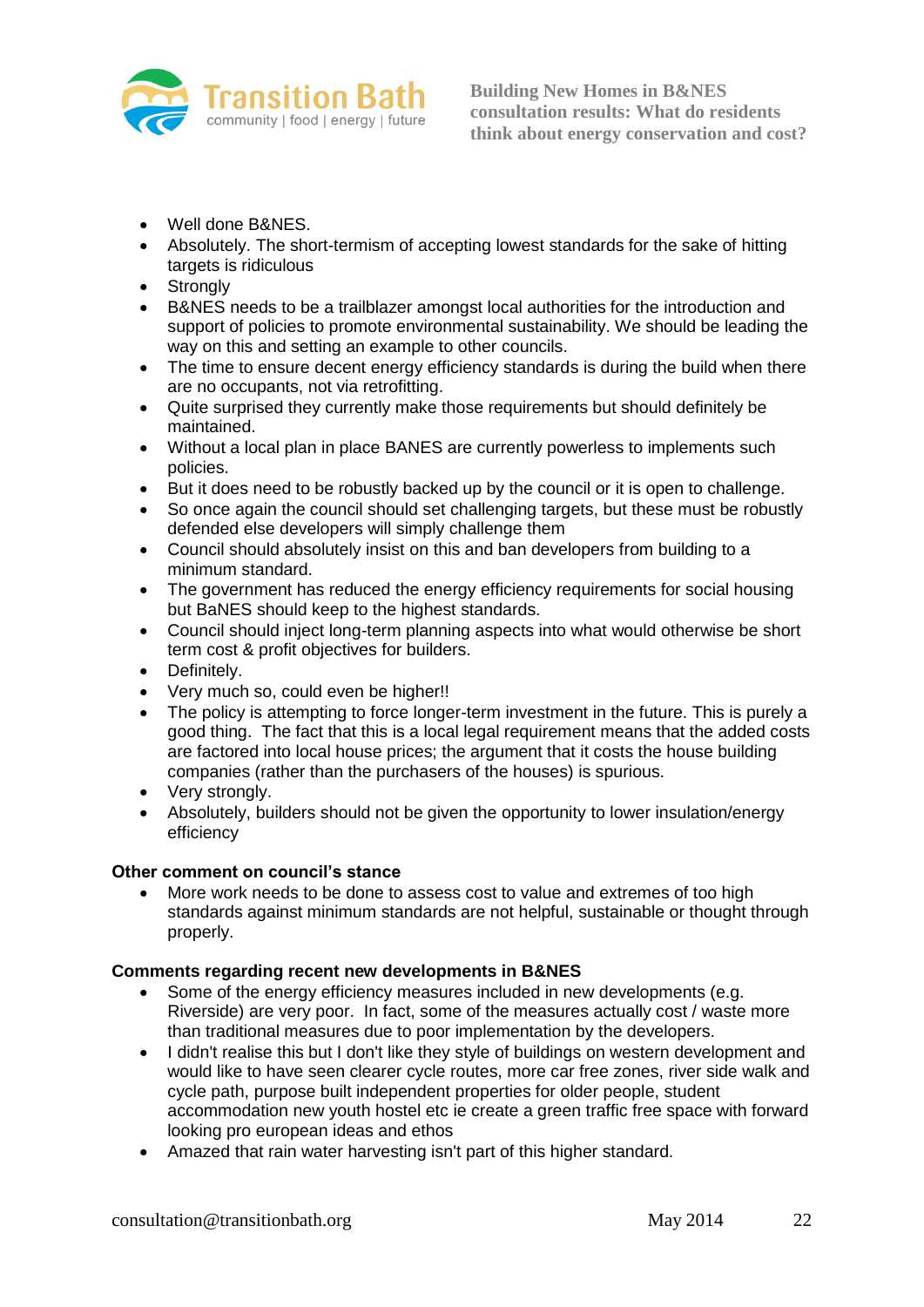

- It should be the law for developers and anyone else to build houses as sustainably as possible. All new houses should have top quality insulation, solar panels and other measures to reduce the use of energy.
- The intention does not always translate into energy efficient homes once they are built - my mother lives on the new Western Riverside development - her energy bills are currently running at around 3.5 times the level predicted by the Energy Performance Certificate. Eon, who won the contract to provide the community heating scheme, are being very very slow to address the concerns of the residents and seem to be in complete denial that there is a problem. This is an absolute scandal. There are many people living there who don't know who to turn to next. Can you help us?

#### **Comments on the government's stance**

- The gov't supports wealthy land owners
- It's almost self evident! It is taking the strategic view that energy conservation is necessary and a responsibility of the State as much as that of corporations and individuals. There could be an argument for higher standards on that basis. Corporations appear to cherry-pick where and when they want the State to intervene to lower their costs and increase profits/
- What is the matter with the Govt?!
- Government seems more concerned to safeguard business profits than do what is good for people and the community. Local decisions should be respected above business profit
- There is no need for me to comment on this policy, words would be inadequate.
- The government should make all councils do the same as B&NES.
- If the Government is moving to remove councils' discretion to demand high standards of energy efficiency in new-build homes, this needs to be publicised widely.
- I am shocked that the government would do this but not surprised.
- This would be a seriously retrograde step by the government, and should be contested strongly.

#### **Other comments**

- I am not sure about the cost of upgrading all existing housing at once and perhaps there needs to be a stepped approach.
- At present am replicating a project first pioneered with Oldham BC last year zero, energy homes, for bottom of the ladder tenants, partnered with the NHS.
- I am a private tenant and my heating bills are astronomical, I live in a Georgian home with hardly any insulation. I would prefer to live somewhere more energy efficient.
- Not sure why the costs can't be borne by the house purchaser, nor why it would cost so much more if done at scale
- It is not as black and white as these approaches appear, there is so much work that needs to be done in education of occupiers of low energy buildings and the general public before even higher standards are introduced. There is no benefit to the additional cost of higher standards if buildings are not used correctly in the first place.
- Why should self builders be the only ones bearing the burden of adopting better standards for insulation and energy?
- Better build houses will be the one which people want to buy as energy prices will soar. Better to prepare now for the future and to renovate houses (which will be much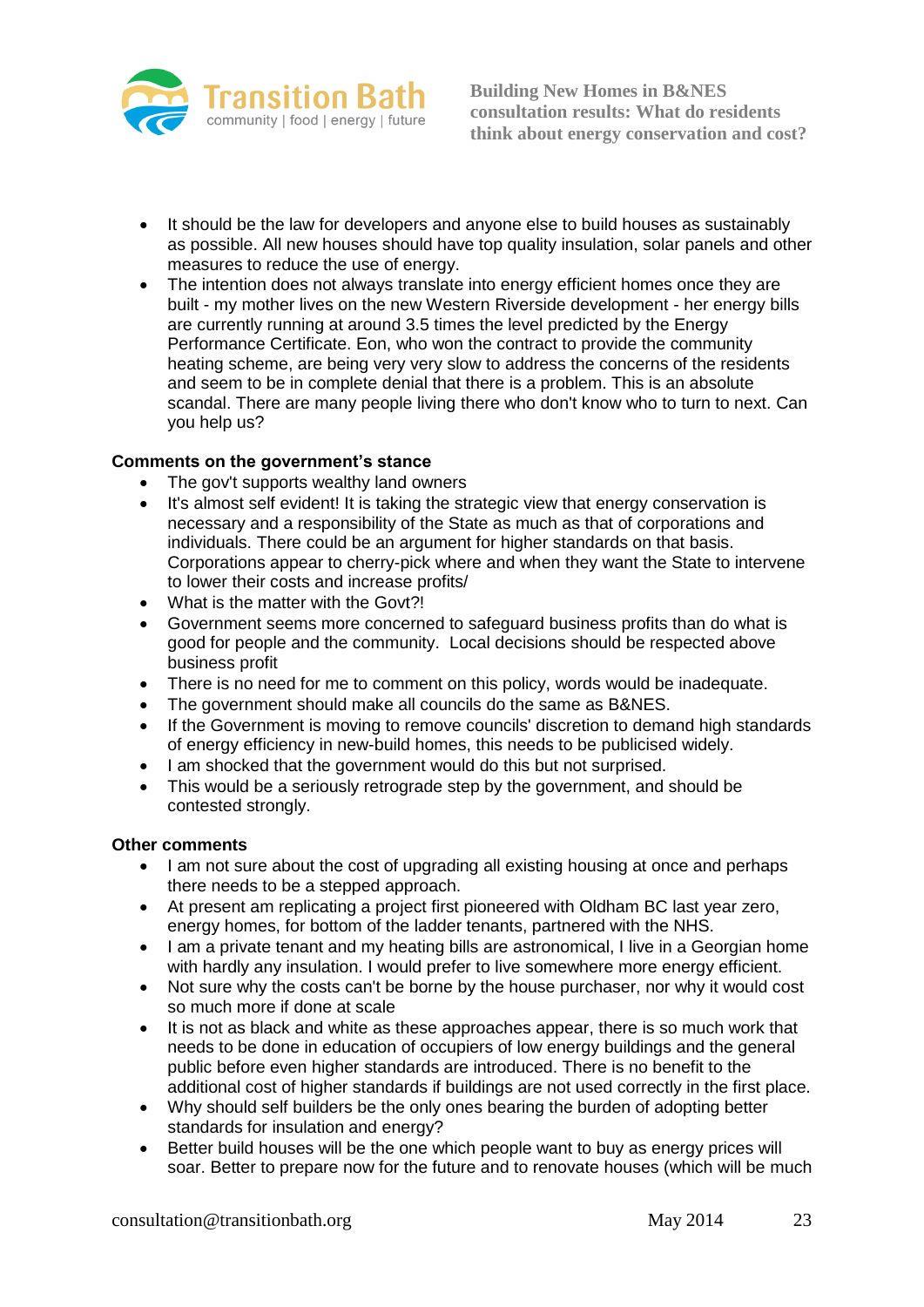

more expensive). In you example I would also indicate when the ROI is achieved from the higher upfront costs (e.g., approx. 5 years? 10 years?)

- Developers are competing against each other and need to keep their shareholders happy. They will always build to a minimum standard.
- Unfortunately the idea that the cost comes off the land is a myth, as many land owners will simply wait for a more favourable period of legislation, which actually harms everyone as then not enough (suitable) land comes foward for the delivery that is needed.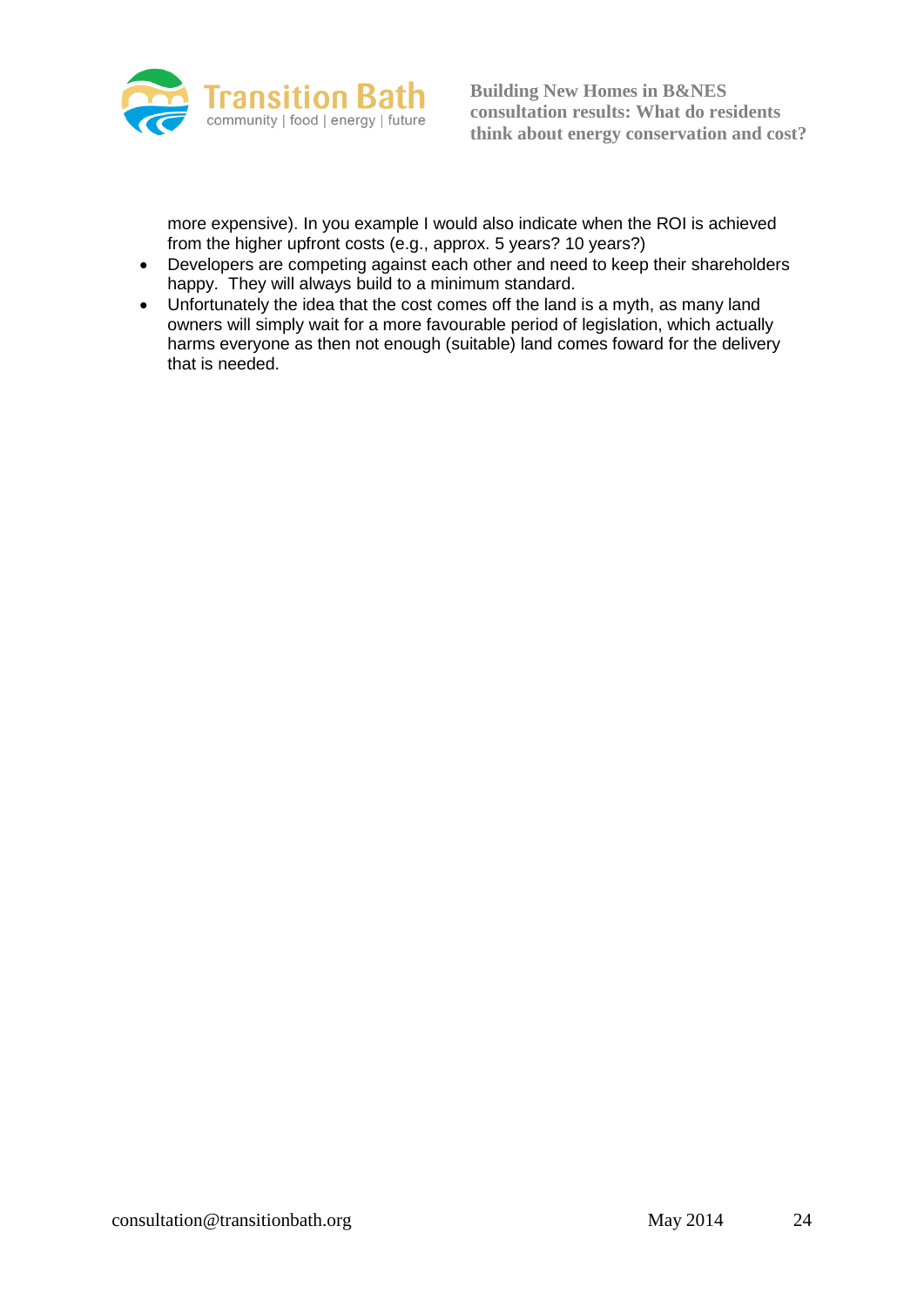

# **Appendix C**

## **Free-text comments in response to questions 10, 11, 12 & 13:**

#### **Affordability:**

- From a selfish perspective, if there is no return on my investment it is not worth it. I can use that same money in better ways for the greater good.
- In the end it will be down to affordability for me. I would consider the energy saving desirable
- I would have ticked £20,000 if I had ready money and a good income...
- As a proportion of the house price this is little to pay for lower energy bills year on year.
- In reality I will have a maximum amount I can spend and will look for a sustainable home within that budget.
- Unlike many people, I am capable of seeing long-term value.
- It would really depend on the initial cost of the house, but I would certainly pay more for an energy efficient house if it was attractive and well proportioned ie energy efficiency is high on the list but there are other things to take into consideration
- At present I have little income so any increase would be difficult. If I could afford it I would pay more for energy efficiency.
- It's not what I'd be prepared to pay but what I could pay!

# **Comfort:**

- It's not just about energy cost, the lower energy home will be more comfortable
- You are implying the decision will be financial based on return. I would decide on quality and comfort which would be effected by the sustainable measures in place
- Spending also depends on how it would improve the value of the house and its living comfort. Hence, I would spend more than 7,500, but difficult to say if it would go up to 20K
- I would expect the increase in rent to reflect a much higher standard of property.

#### **The importance of energy efficiency:**

- If I was to buy the standard home, I would pay less, but spend the difference on making it more energy efficient.
- I want to invest for the future and make the world a better place where possible
- There would also need to be opportunity to make further savings or investments in self generation for example.
- It is worth the investment of valuing energy efficient properties

#### **Sustainable homes should not be more expensive:**

- These costs should be borne by the developer, hence my answer.
- To encourage people to buy sustainable homes the prices need to be comparable.
- The more widely energy saving options are installed, the greater are the savings costs come down with volume. So there should not be a large premium to pay on an indefinite basis.
- Lower energy consumption needs to be a govt target for landlords and home builders - all of whom make large profits. Reducing energy costs and improving energy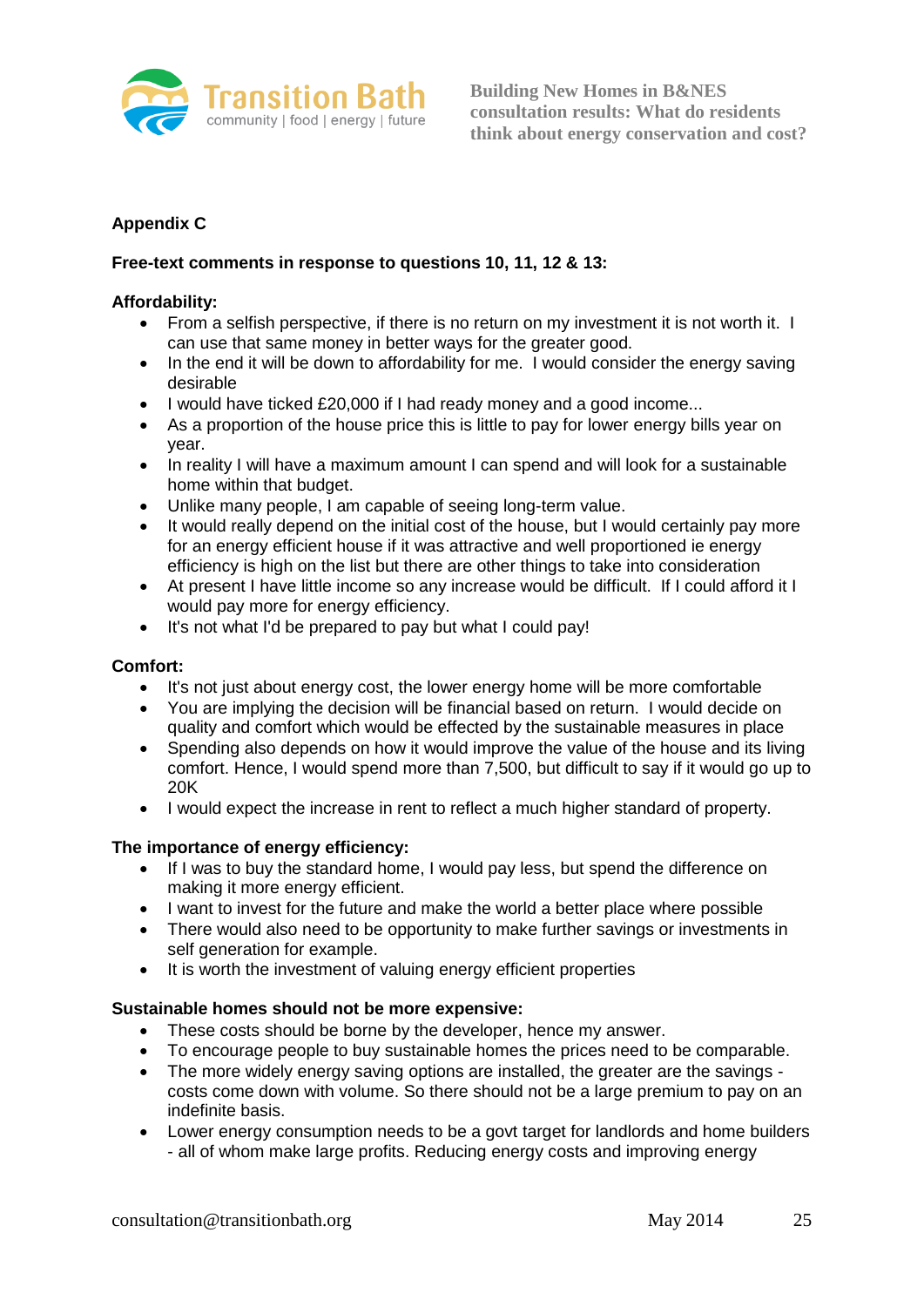

efficiency should be carried by the companies and landlords who have the profit and who should be leading climate change mitigation by example.

#### **Fuel costs increasing:**

- Fuel costs are going to skyrocket.
- Future proofing energy bills is very important as increased cost of environmentally damaging fuels is inevitable. The construction of nuclear power stations is too costly and time consuming. Paying for and developing sustainable energy sources now is the ONLY way forward.

#### **Other issues are also important:**

- Difficult to answer as I like where I live now and energy prices would not be a major factor in a new house really as other factors probably more important
- It would play a large part in my decision making, I would pay more for it, but there are many other issues in choosing a house too.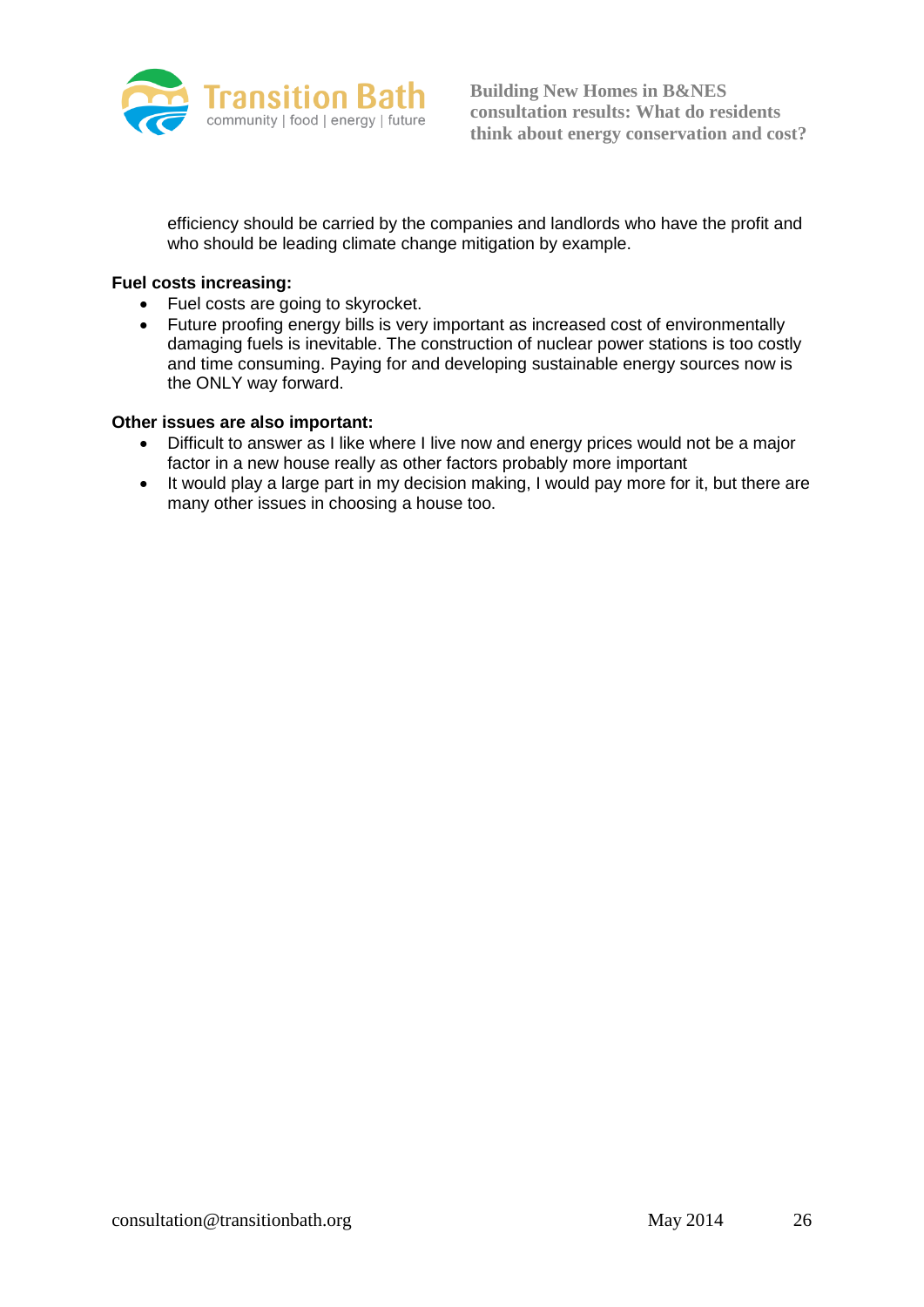

## **Appendix D**

#### **Comments in response to Question 20 (free text):**

Would you like to make any general comments about energy conservation or cost?

#### **Imperative:**

- I believe we have to do far more than we are at present to address these issues.
- I feel that reducing co2 in the atmosphere is the biggest problem we face.
- Climate change is the number one problem facing human beings and threatens out survival as a species.
- You only have to look back in history to see most civilizations respecting the planet and earths resources. If we don't then we will see the consequences.
- This is hugely important to me. I will bear what cost I can.
- Could you also include consideration to water consumption & resiliency issues?
- As a society we do not have a choice. We have to find ways to encourage people and businesses to conserve energy.
- Energy conservation is critically important to us all
- I believe energy conservation is extremely important, not only on grounds of cost saving but in order to tackle climate change
- It's very important, but also important to keep costs as low as possible, without losing viability
- Its importance can't be emphasised enough

#### **Sustainability of energy supply:**

- Energy conservation is the obvious way to ensure sustainable supplies and in the long run is the cheapest.
- Energy conservation and cost are clearly important for the future.
- Insulation and renewables are key
- I think it is imperative to invest in energy saving now to stay afloat in the future
- Nuclear power is a very good option in Britain if we maintain our high standards and should be revisited
- Let the lights go out, shake the complacency out of Joe Public, 1974 again as a sample of where we are going.
- It's a lot cheaper and more effective than some current investment priorities (e.g. nuclear)
- Sometimes hear that 'alternative' energy sources couldn't meet all our demands wish people would stop saying this: make a start, do what we can, other things will follow. It will, VERY HOPEFULLY, all be part of a bigger picture. The house I grew up in, in Bradford-on-Avon, was built in 1871 and had a rainwater tank in the roof space. Mum used this for so many purposes that clean water was unnecessary for; and rinsed my hair in it! - it made it shiny. If this happened back then, what's happened since - just corporate greed, capitalism etc? My son and I live in a Curo new-build property completed in May 2012. Yes, we have solar panels, a water-butt and what we've been told is excellent insulation. But what these new houses could have been ...
- Energy conservation is more important than energy production, the government has the wrong focus - which is short-term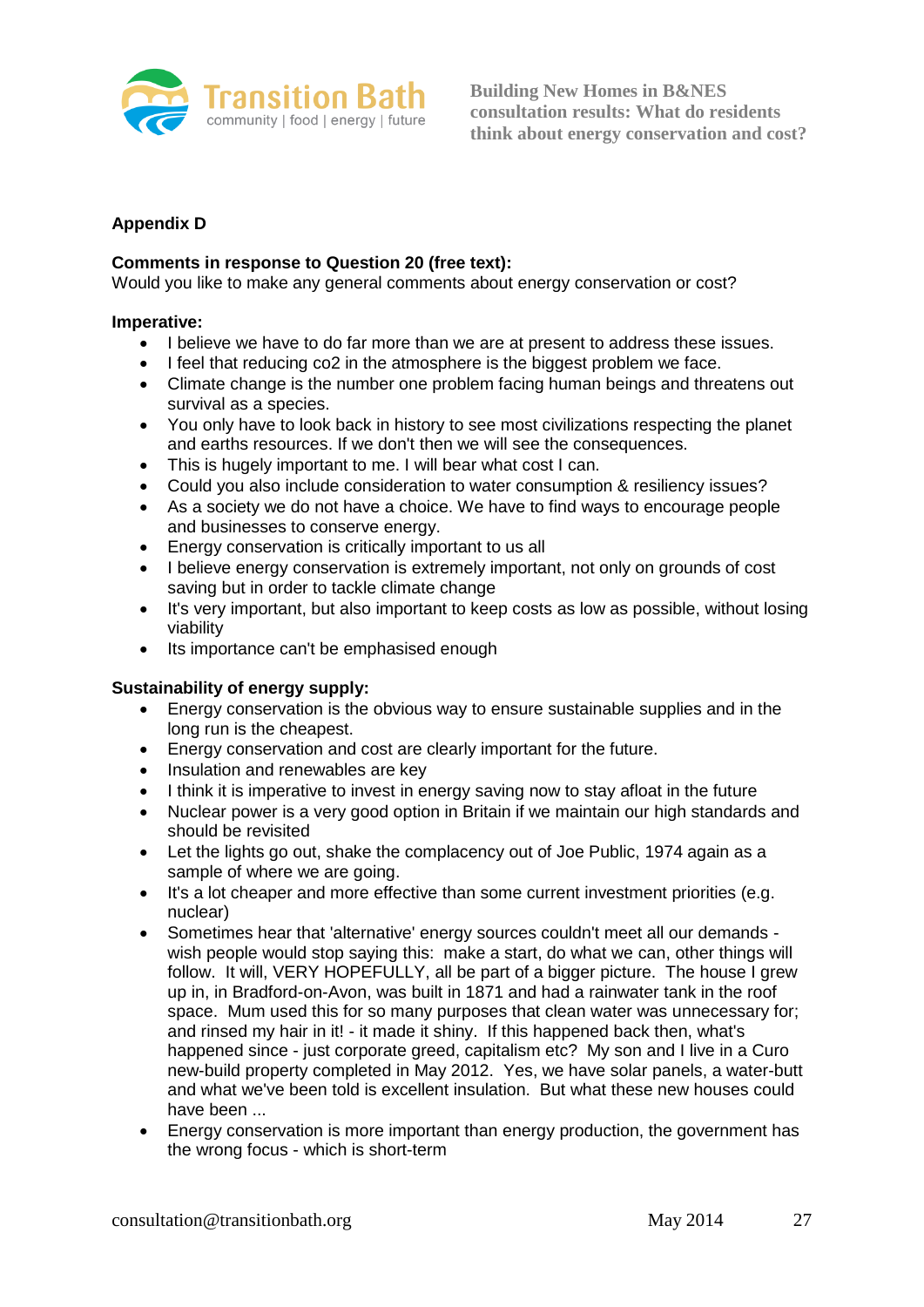

## **Leadership from government:**

- It needs more commitment from all governmental departments and developers to ensure this.
- Climate change should be the number one priority for all governments.
- Too many people don't think about resources on a national scale.
- I am looking for leadership on this from local and national government but I don't think what is happening is enough to secure a good future for my children (and grandchildren). I also believe a change in culture is required.
- As technology for energy conservation is progressing fast, councils and governments should move fast to keep up and make our societies as energy efficient as possible.
- Nothing good will happen while we are governed in the way we are, it fosters a short term, blinkered approach to most things.
- People need to be educated so that they can choose the best option for them
- More emphasis on the impact of culture/lifestyle changes can have on conservation &reducing cost
- If we want it or not the climate will change and energy prices (and other prices) will rise, so it's better to prepare for the future than live in the ideology of a past era
- Not nearly enough is being done to make homes more energy efficient could the new pension regime (pension pots) be used to encourage people to make their homes more energy efficient and thus save money on energy bills in retirement
- I feel very strongly that we should be looking to be as self sufficient as possible in energy use
- I'm appalled by the back-sliding of our 'greenest ever' coalition government. Their attempts to force local authorities to desist from their own efforts to set high housing standards is in direct contradiction to their supposed 'localism' approach. They are therefore doubly deceitful and culpable.

#### **Leadership from local government:**

- B&NES should be planning for energy descent and following Bristol's lead.
- Bath is pretty good for recycling and generally trying to avoid waste
- Need work in Bath about retrofitting listed properties
- Solar panels and insulation should be installed on all new builds and at a discount to all residents/owners of homes in Bath. This should be a priority for the council.

#### **B&NES planning department issues:**

- Energy conservation is important but Bath needs more new houses.
- BANES should also allow double glazing to be fitted
- Energy concerns should not be allowed to dominate developments in a city such as Bath. Birmingham, Manchester, Bristol, Yes. Bath. No.
- Given the scope of domestic and non-domestic building construction in the western corridor of Bath in the Enterprise Area, all buildings should be build to CSH 4 minimum, preferably 5 as for the first part of Bath Western Riverside. And please reuse the gasometer structure. Reuse of steel in building structures (or somewhere else) will reduce the carbon footprint of the development.
- I would like to see a commitment from B&NES's Planning Deparment to require ANY new development to adopt the highest standards of energy conservation, efficiency of generation. These one-off costs should be born by developers and never, ever,